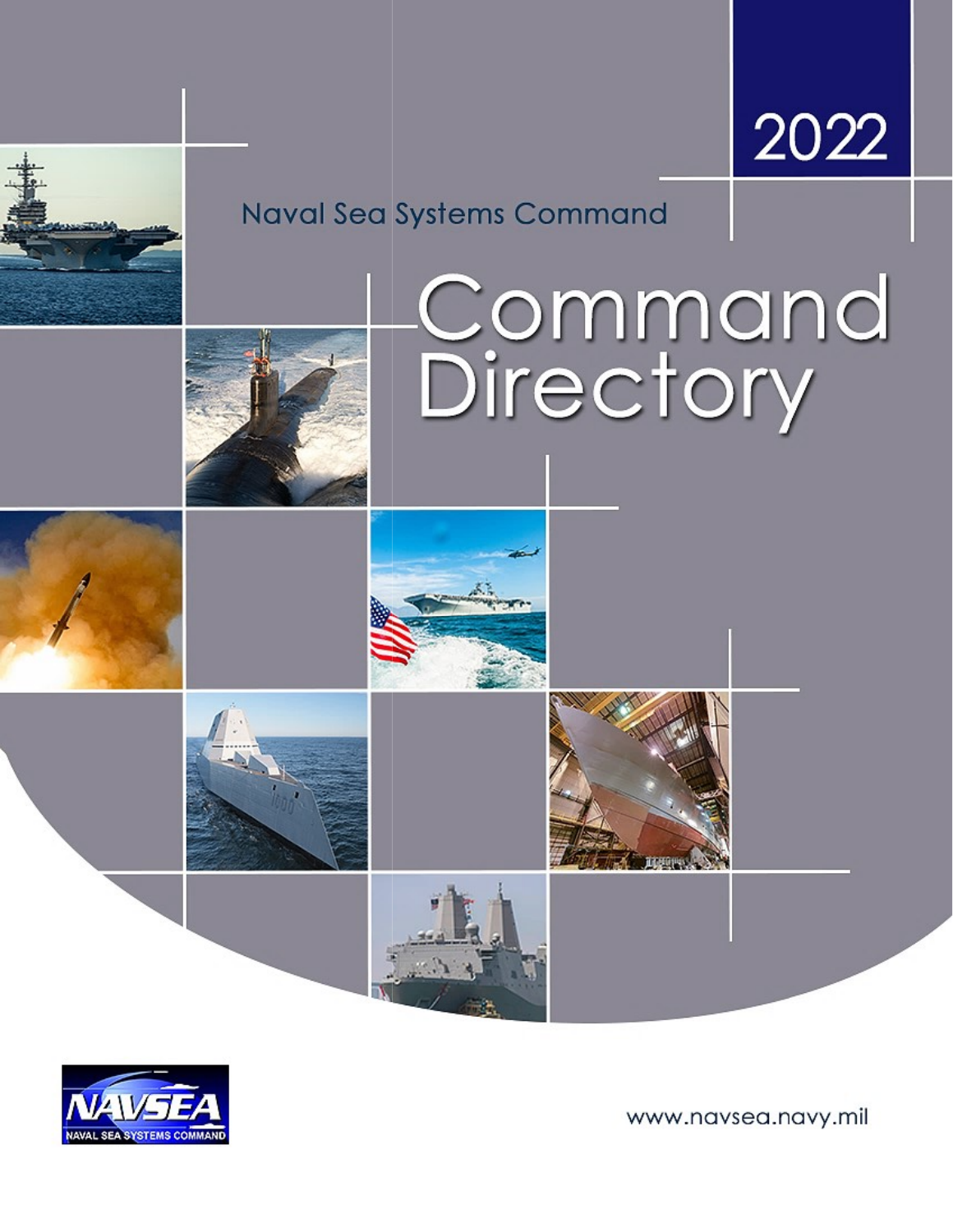## Get to know NAVSEA

## **OVERVIEW**

We engineer, build, buy and maintain ships, submarines and combat systems for the U.S. Navy. With a budget of \$30 billion, NAVSEA accounts for one-quarter of the Navy's annual spending.

NAVSEA manages more than 150 acquisition programs and is responsible for establishing and enforcing technical authority in ship and combat system design and operation. NAVSEA also manages foreign military sales cases for the construction and modernization of ships and systems for partner nations.

Headquarters Command Staff and Directorates: NAVSEA headquarters provides policy, guidance, oversight and support in the areas of financial management, contracting, logistics/maintenance/industrial operations, engineering, undersea warfare, corporate operations, information technology, legal support and security.

Program Executive Offices (PEOs): NAVSEA's affiliated PEOs — PEO Aircraft Carriers, PEO Integrated Warfare Systems, PEO Ships, PEO Stategic Submarines, PEO Attack Submarines, PEO Undersea Warfare Systems (UWS), PEO Unmanned and Small Combatants (USC) — are responsible for the development and acquisition of Navy and Marine Corps platforms and weapons systems. They report to the Assistant Secretary of the Navy for Research, Development and Acquisition for acquisition-related matters and to the NAVSEA commander for planning and execution of in-service support.

Naval Shipyards and Regional Maintenance Centers: Owned by the fleet and operated by NAVSEA, the four naval shipyards – Portsmouth, Norfolk, Puget Sound and Pearl Harbor – maintain, repair, modernize, inactivate, dispose of and provide emergency repair to U.S. Navy ships, systems and components. The Regional Maintenance Centers – CNRMC, FDRMC, MARMC, SERMC, SWRMC and SRF-JRMC – provide ship repair, industrial, engineering and technical support services for ships, including procurement and administration of contracts for ship maintenance and modernization. These centers also train Sailors in the maintenance and repair of shipboard systems and components.

Supervisors of Shipbuilding (SUPSHIPS): NAVSEA's four SUPSHIPS — Bath, Groton, Gulf Coast and Newport News execute shipbuilding contracts and provide oversight of cost, schedule and quality for Navy ships being built or repaired at private shipyards.

NAVSEA Warfare Centers: The Naval Surface Warfare Centers (NSWC) and the Naval Undersea Warfare Centers (NUWC) are technical institutions dedicated to sustaining warfighting readiness. Warfare center scientists and engineers at ten divisions across the United States provide expertise in support of research, development, test and evaluation, engineering and fleet support.

## NAVSEA is comprised of approximately 80,200 civilian and military personnel in 40 activities located across the United States and Asia.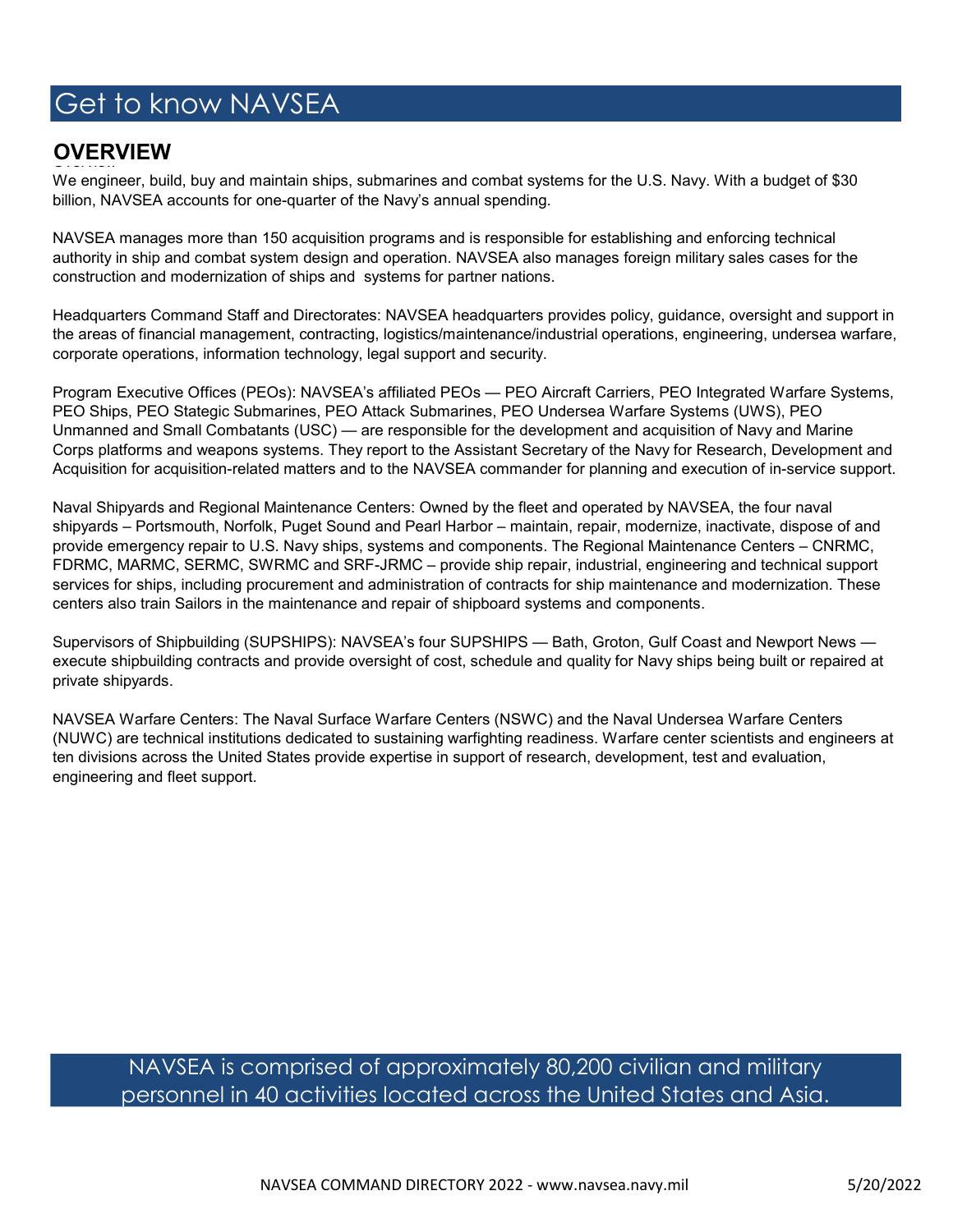## NAVSEA FACILITIES

# **ALABAMA/LOUISIANA/MISSISSIPPI**<br>• Supervisor of Shipbuilding, Gulf Coast

- CALIFORNIA<br>• Naval Surface Warfare Center Corona
- Naval Surface Warfare Center Port Hueneme Naval Sea Logistics Center
- 

**CONNECTICUT**<br>• Supervisor of Shipbuilding, Groton

### FLORIDA

- Naval Surface Warfare Center Panama City
- 
- Southeast Regional Maintenance Center

- 
- Submarine Maintenance Engineering, entitled and the Planning Program Planning and Procurement Activity
- Supervisor of Shipbuilding, Bath

- 
- Naval Surface Warfare Center Carderock
- Naval Surface Warfare Center Indian Head Explosive Ordnance Disposal Technology Division • Naval Sea Systems Command Headquarters

- Aegis Technical Representative
- NSWC Indian Head Detachment Earle
- NSWC Indian Head Detachment Picantinny Arsenal

### **OVERSEAS**

- Atlantic Undersea test and Evaluation Center (AUTEC) (Andros Island, Bahamas)
- Forward Deployed Regional Maintenace Center HQ (FDRMC) (Naples, Italy)
- FDRMC Detachment (Rota, Spain)
- FDRMC Detachment (Manama, Bahrain)
- U.S. Naval Ship Repair Facilitty and Japan Regional Maintenance Center (Yokosuka and Sasebo, Japan)

### NEW MEXICO

**NSWC Port Hueneme Detachment White Sands** 

## PENNSYLVANIA

- Naval Foundry and Propeller Center
- 
- Southwest Regional Maintenance Center Naval Surface Warfare Center Philadelphia

### RHODE ISLAND

- Naval Undersea Warfare Center Headquarters
- Naval Undersea Warfare Center Newport

## SOUTH CAROLINA

• Navy Experimental Diving Unit **• Container 1999** • Naval Nuclear Power Training Unit

### VIRGINIA

- **HAWAII** AEGIS Ballistic Missile Defense<br>• Pearl Harbor Shipyard & **ALCO II** Naval Surface Warfare Center D
	- Naval Surface Warfare Center Dahlgren
- Intermediate Maintenance Facility  **Combat Direction Support Activity Dam Neck** 
	- Norfolk Naval Shipyard
- INDIANA Commander, Mid-Atlantic Regional Maint. Center
	- Commander, Navy Regional Maintenance Center
	- Supervisor of Shipbuilding, Newport News
- **MAINE** Surface Combat Systems Center<br>
 Portsmouth Naval Shipyard
 Surface Maintenance Engineering
 Surface Maintenance Engineering
 Surface Maintenance Engineering
	- Surface Maintenance Engineering,

### **WASHINGTON**

- Puget Sound Naval Shipyard & **MARYLAND Intermediate Maintenance Facility Intermediate Maintenance Facility**
- Naval Ordnance Safety & Security Activity  **Naval Undersea Warfare Center Keyport**

### WASHINGTON, D.C.

- 
- Naval Surface Warfare Center Headquarters
- **NEW JERSEY Program Executive Offices**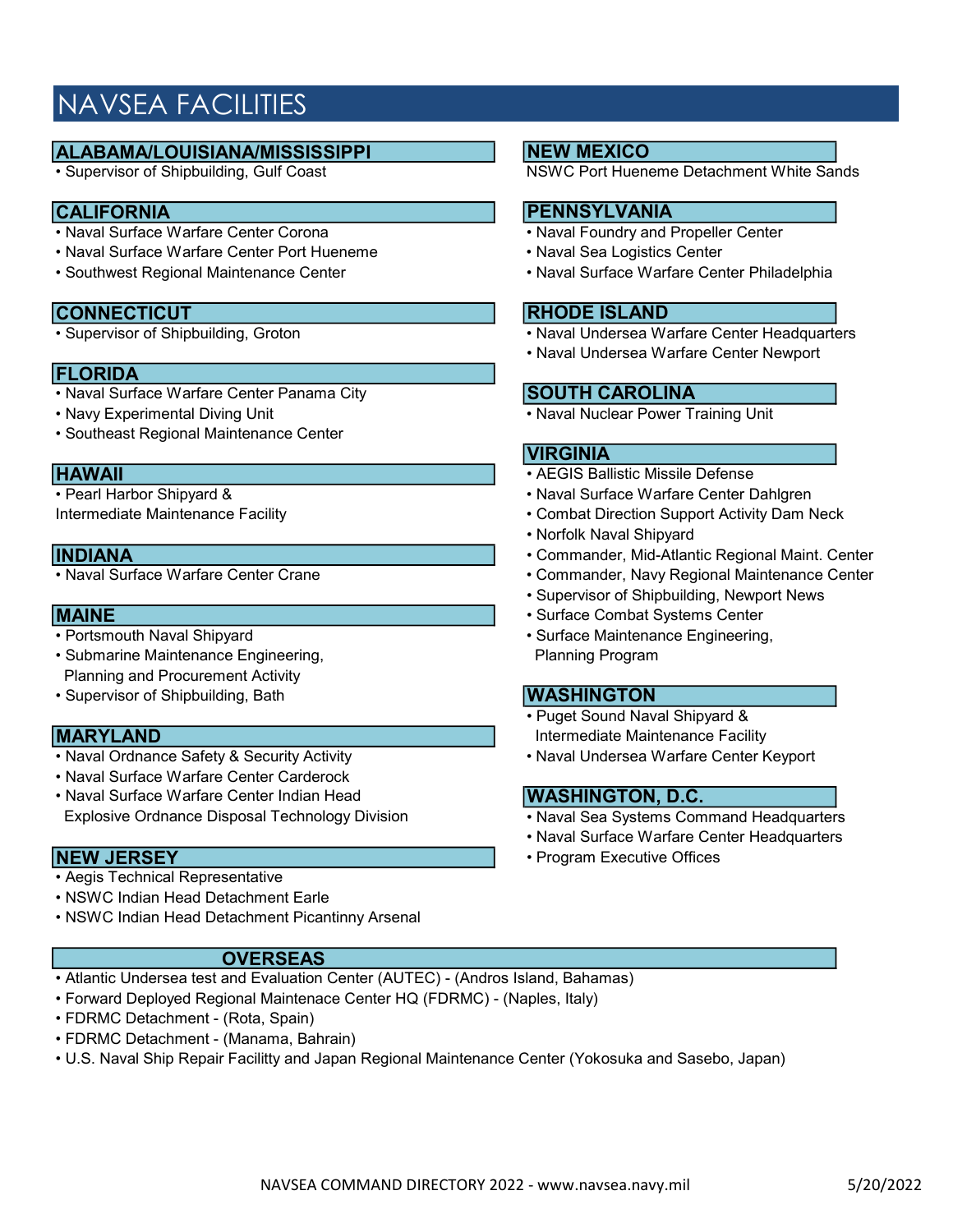## NAVSEA DIRECTORATES

Naval Sea Systems Command Headquarters **SEA 05** 1333 Isaac Hull Avenue, SE, Bldg. 197 Naval Systems Engineering Directorate Washington Navy Yard, DC 20376 Chief Engineer: Rear Adm. Jason Lloyd

Commander: Vice Adm. William Galinis Telephone: 202-781-1725 Telephone: 202-781-0101

Telephone: 202-781-0102 Telephone: 202-781-4001

Capt. Milton Troy Telephone: 202-781-2765 SEA 10

Comptroller: Karla Horn (SES) Telephone: 202-781-4118 Telephone: 202-781-2954 Executive Director: Tara Landis Executive Director: Capt. Cass Madson Telephone: 202-781-1152 Telephone: 202-781-2955

Director: Kristine Boyles (SES) acting Telephone: 202-781-2948 Associate Director: Capt. Josha McKay Telephone: 202-781-5419 Telephone: 202-781-1031

Cyber Engineering & Digital Transformation **Director: Capt. Jay Young** Director: RDML Huan Nguyen Telephone: (202) 781-0731 Telephone: 202-781-0791 Executive Director: Michael Dean Executive Director: Seth Burmaster (acting) Telephone: 202-781-0534 Telephone: 2015-897-1940

### SEA 04

Logistics, Maintenance & Industrial Operations Director: RDML Scott Brown Telephone: 202-781-3830 Deputy Commander: VACANT Telephone:

Telephone: 202-781-1710 SEA 00 **Executive Director: Thomas Perotti (SES)** 

## **SEA 07**

SEA 00B Undersea Warfare Executive Director: Giao Phan (SES) Deputy Commander: Rear Adm. Edward Anderson Executive Director: Michael Breslin (SES) CHIEF OF STAFF TELEPHONE: 202-781-1508

Total Force & Corporate Operations SEA 01 Deputy Commander: William Carty (SES)

### **SEA 21**

**SEA 02** Surface Warfare Surface Warfare Surface Warfare Surface Warfare Surface Warfare Surface Warfare Surface Surface Surface Surface Surface Surface Surface Surface Surface Surface Surface Surface Surface Surface Surfa Contracts Deputy Commander: Rear Adm. Eric Ver Hage Telephone: 202-781-5022 Executive Director: Michael Haycock (SES)

## SEA 00C

SEA 03 Salvage & Diving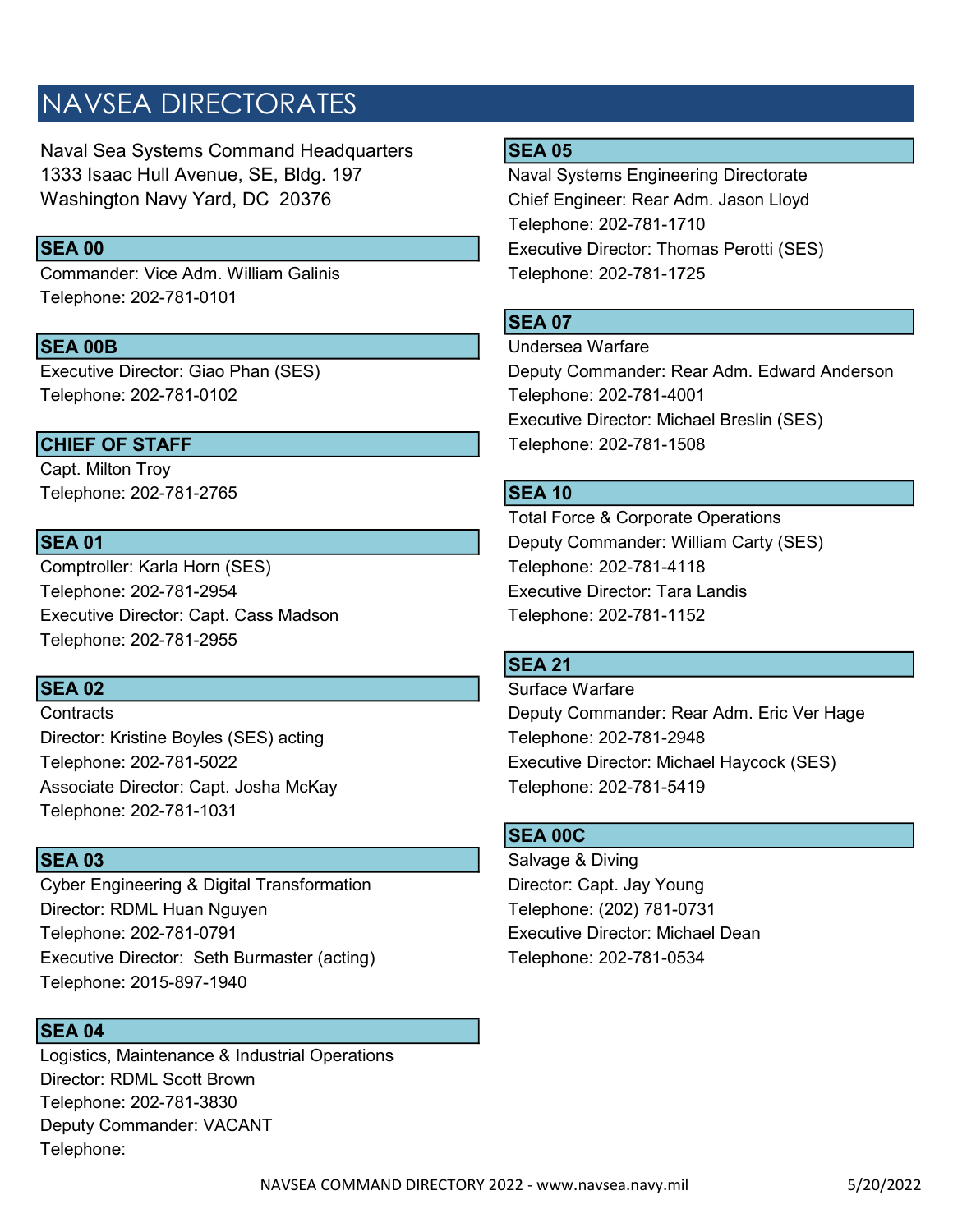## PROGRAM EXECUTIVE OFFICES

Program Executive Officer: Rear Adm. James Downey Program Executive Officer: Rear Adm. Scott Pappano Tel: 202-781-2902 Tel: 202-781-4451 Executive Director: Karen Davis (SES) Executive Director: Matthew Sermon (SES) Tel: 202-781-2951 Tel: 202-781-1236

## **PEO Integrated Warfare Systems PEO Attack Submarines**

Tel: 202-781-2964 Tel: 202-781-4003

Program Executive Officer: Rear Adm. Tom Anderson Program Executive Officer: Rear Adm. Edward Anderson Tel: 202-781-2941 Tel: 202-781-4001 Executive Director for Combatants: Thomas Rivers (SES) Executive Director: Michael McClatchy (SES) Tel: 202-781-3216 Tel: 202-781-4004 Executive Director for Amphib. & Auxiliary: Jill Boward (SES) Tel: 202-781-2963

## PEO Unmanned and Small Combatants (USC)

Program Executive Officer: Rear Adm. Casey Moton Tel: 202-781-3900 Executive Director: Melissa Kirkendall (SES) Tel: 202-781-3901

### **PEO Aircraft Carriers PEO Strategic Submarines**

Program Executive Officer: Rear Adm. Seiko Okano Program Executive Officer: Rear Adm. David Goggins Executive Director: Robert Shevock (SES) Executive Director: Lisa Radocha | Tel: 202-781-4002 Tel: 202-781-2963 Executive Director: Michael Breslin (SES) | Tel: 202-781-1508

## **PEO Ships PEO Ships PEO Undersea Warfare Systems (UWS)**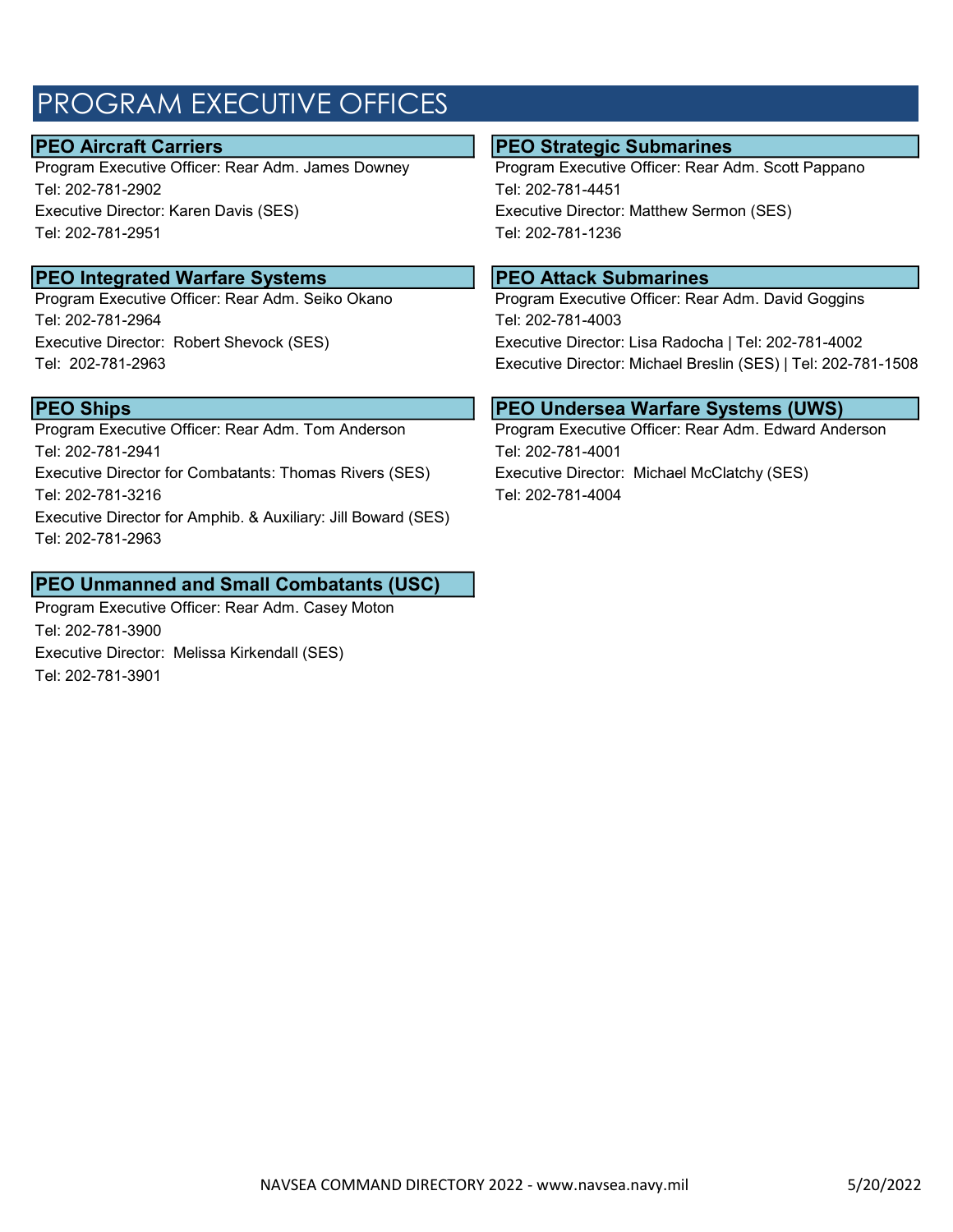## NAVSEA FIELD ACTIVITIES

## Aegis Ballistic Missile Defense Navy Alexander School and Aegis Ballistic Missile Defense

Tel: 571-231-8006 Tel: 850-230-3150 17211 Avenue D 321 Bullfinch Road Dahlgren, VA 22448-5148 Panama City, FL 32407-7015

Tel: 856-722-2424 Tel: 207-438-6200 199 Borton Landing Road **Portsmouth Naval Shipyard** P.O. Box 1015 Portsmouth, NH 03804-5000 Moorestown, NJ 08057

# **Naval Ordnance Safety & Security Activity Mary 19th Surface Combat Systems Center**<br>Commander: Capt. David Blauser

Tel: 301-744-6001 Tel: (805) 228-0559 3817 Strauss Avenue, Suite 108, Bldg D323 30 Battle Group Way Indian Head, MD 20640-5151 Wallops Island, VA 23337-5000

Director: Capt. Daniel Lannamann Director: Capt. Stephen Sarar Tel: 757-967-2601 Tel: 757-967-3432 PMS 312C (under PEO Carriers) **Bldg. 13, 2nd Deck** Norfolk Naval Shipyard Norfolk Naval Shipyard Portsmouth, VA 23709-5000 Portsmouth, VA 23709-5000

Director: Rear Adm. Tom Druggan Commander: CDR Dustin Cunninham

## Aegis Technical Representative Submarine Maintenance Engineering Planning & Procurement Activity

Commander: Capt. Sid Hodgson Commander: Capt. Carey Pantling

Commander: CDR Anthony Holmes

## Carrier Planning Activity Surface Maintenance Engineering Planning Program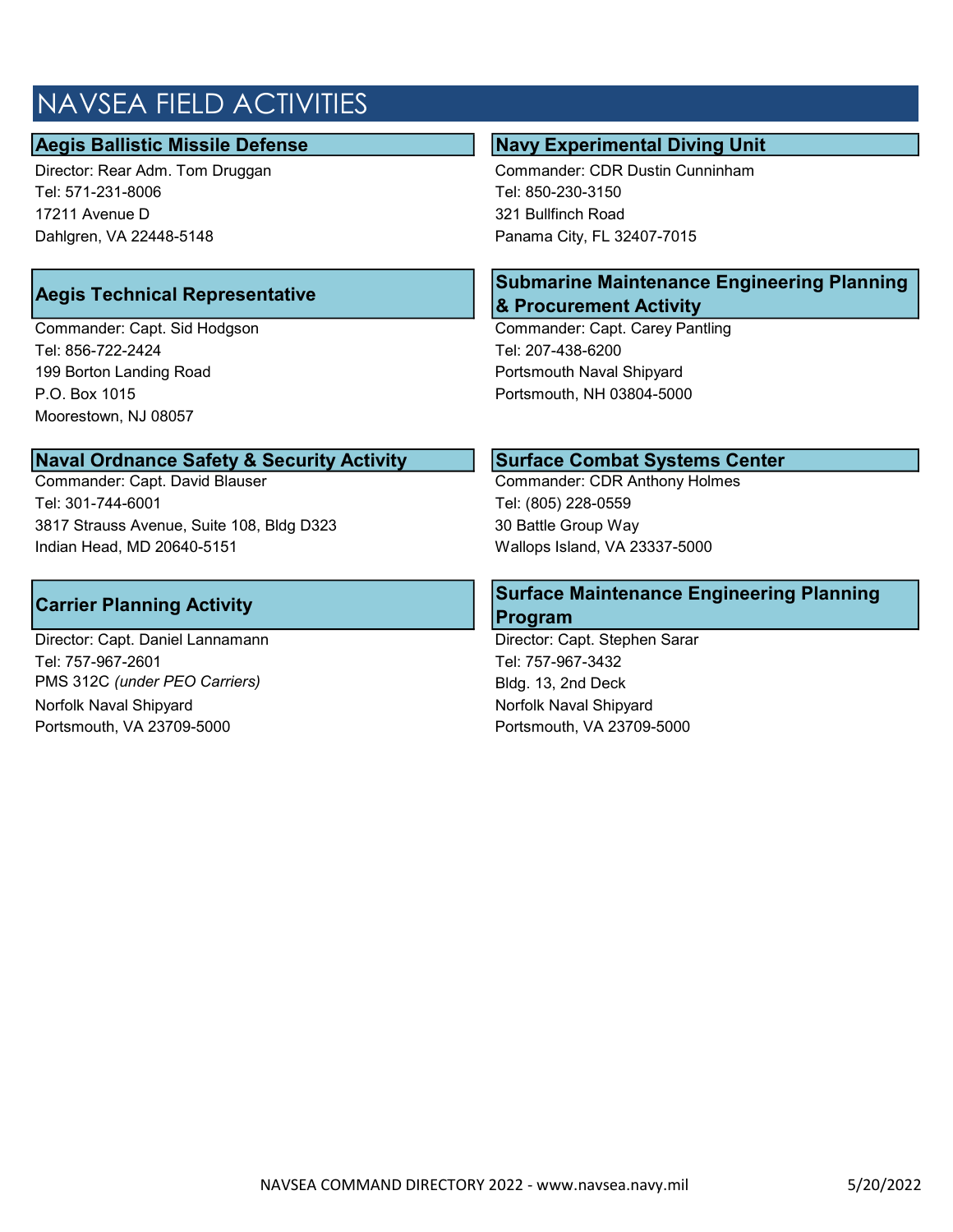## NAVAL SHIPYARDS

Tel: 757-396-9333 Tel: 207-438-2700 Commander: Captain Dianna Wolfson Commander: Capt. Michael Oberdorf Code 100 Code 100 PAO Portsmouth, VA 23709-5000 Portsmouth, NH 03804-5000

www.navsea.navy.mil/Home/Shipyards/PHNSYIMF.aspx Tel: 808-474-9119 Tel: 360-476-3161 Commander: Capt. Richard Jones Commander: Capt. Jip Mosman 667 Safeguard Street Suite 100 1400 Farragut Ave.

# Norfolk Naval Shipyard<br>
WWW.navsea.navy.mil/Home/Shipyards/Norfolk.aspx<br>
WWW.navsea.navy.mil/Home/Shipyards/Norfolk.aspx<br>
WWW.navsea.navy.mil/Home/Shipyards

www.navsea.navy.mil/Home/Shipyards/Portsmouth.aspx

# **Pearl Harbor Naval Shipyard & IMF**<br>
WWW.navsea.navy.mil/Home/Shipyards/PHNSYIMF.aspx<br>
WWW.navsea.navy.mil/Home/Shipyards/PSNSIMF.aspx

JBPHH, HI 96860-5033 Bremerton, WA 98134-5001

## SUPERVISORS OF SHIPBUILDING

# SUPSHIP Bath SUPSHIP Gulf Coast New Wave Area and SUPSHIP Gulf Coast New Wave Area and SUPSHIP Gulf Coast

Tel: 202-781-2315 Tel: 228-935-0275 547 Washington Street **P.O. Box 7003** Bath, ME 04530 Pascagoula, MS 39568-7003

Tel: 860-433-2459 Tel: 757-380-4221 Commander: Capt. Andrew Gillespy Commander: Capt. Andrew Johnson 73 Eastern Point Road 4101 Washington Avenue Bldg 2 Groton, CT 06340-4909 Newport News, VA 23607-2787

www.navsea.navy.mil/Home/SUPSHIP/GulfCoast.aspx Commander: Capt. David Hart Commander: Capt. Nathan Schneider

# SUPSHIP Groton SUPSHIP Newport News<br>
SUPSHIP Newport News<br>
www.navsea.navy.mil/Home/SUPSHIP/Groton.aspx

www.navsea.navy.mil/Home/SUPSHIP/NewportNews.aspx

## REGIONAL MAINTENANCE CENTERS

## **Commander**

www.navsea.navy.mil/Home/RMC/CNRMC.aspx Tel: (202) 781-2948 Tel: (904) 270-5126 X 3300 Commander: Rear Adm. Eric VerHage Commander: Capt. Justin Dowd 1333 Isaac Hull Avenue, SE, Bldg. 197 1488 Massey Avenue Washington Navy Yard, DC 20376 **Jacksonville, FL 32228-0057** 

# **Forward Deployed Regional Maintenance Center Southwest Regional Maintenance Center** https://www.navsea.navy.mil/Home/RMC/FDRMC/<br>https://www.navsea.navy.mil/Home/RMC/FDRMC/

https://www.navsea.navy.mil/Home/RMC/FDRMC/ Tel: (202) 781-4152 X 2668 Tel: (202) 781-5006 Commander: Capt. Brian A. Karosich Commander: Capt. John Bauer

## Mid-Atlantic Regional Maintenance Center

http://www.navsea.navy.mil/Home/RMC/MARMC.aspx Tel: 757-400-0100 Commander: Capt. Tim Barney Attn: Code 1131 9727 Avionics Loop Norfolk, VA 23511

# Navy Regional Maintenance Center Southeast Regional Maintenance Center<br>WWW.navsea.navy.mil/Home/RMC/CNRMC.aspx www.navsea.navy.mil/Home/RMC/SERMC.aspx

1333 Isaac Hull Ave., SE Bldg 21 Washington, DC 20376-0005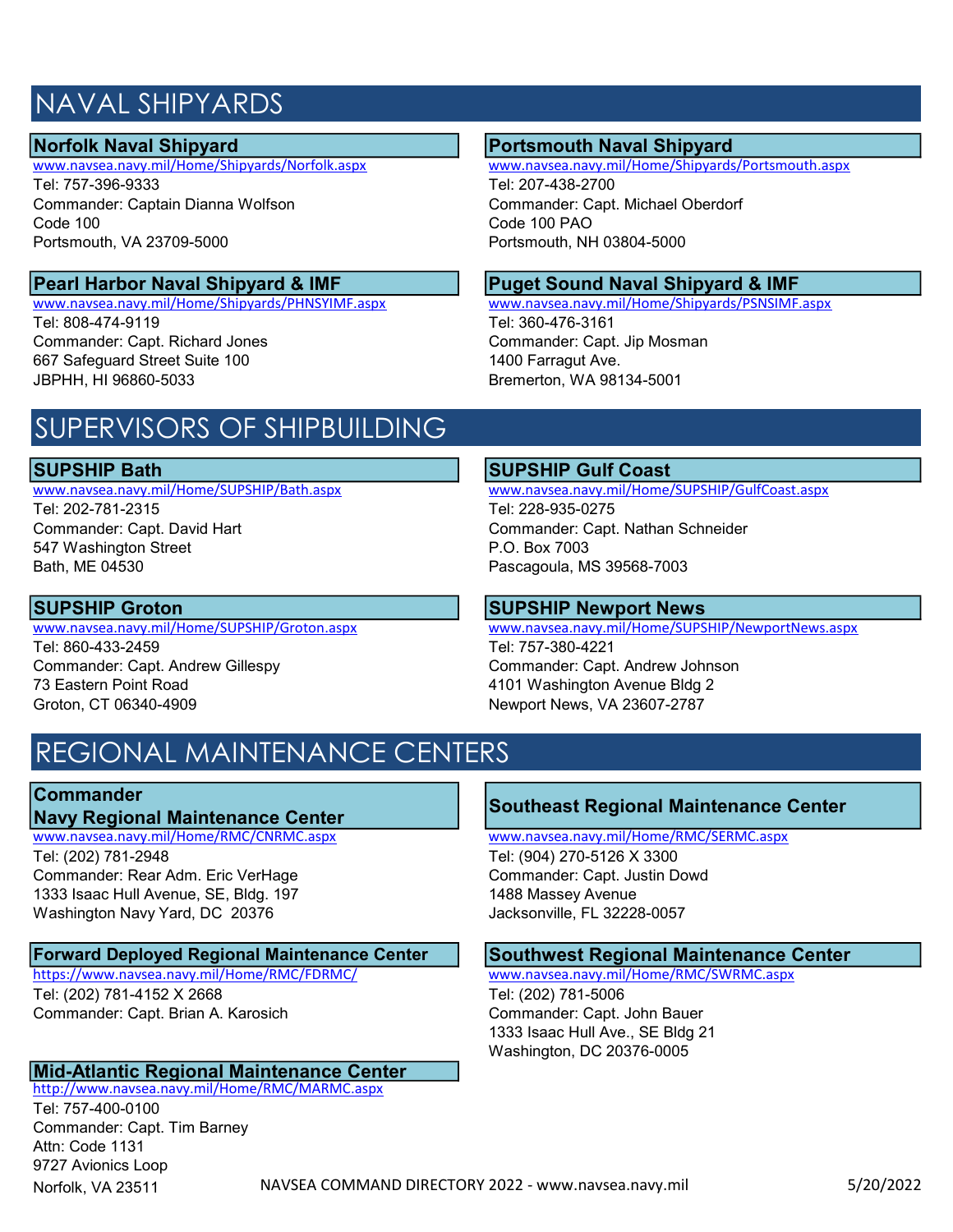## NAVSEA WARFARE CENTERS

## Surface Warfare Center Headquarters | NSWC Indian Head

www.navsea.navy.mil/Home/WarfareCenters.aspx Tel: 202-781-1720

Commander: Rear Adm. Kevin Byrne Tel: 301-744-1600 Executive Director: Dr. Brett Seidle (SES) Commander: Capt. Eric Correll,

Washington Navy Yard, D.C. 20376 **Indian Head, MD 20640-5150** 

www.navsea.navy.mil/Home/WarfareCenters/NSWCCarder

ock.aspx Tel: 301-227-1515 Tel: 850-234-4700 Commander: Capt. Todd Hutchinson Commander: Capt. David Back 9500 MacArthur Boulevard 110 Vernon Avenue West Bethesda, MD 20817-5700 **Panama City, FL 32407-7001** 

www.navsea.navy.mil/Home/WarfareCenters/NSWCCoron

a.aspx Tel: 951-273-5123 Tel: 215-897-7005 Commander: Capt. Michael Aiena Commander: Capt. Dana Simon Technical Director: Dianne Costlow (SES) Technical Director: Vacant Corona, CA 92878-5000 Philadelphia, PA 19112-1403

www.navsea.navy.mil/Home/WarfareCenters/NSWCCrane.

### aspx

Tel: 812-854-1210 Tel: 805-228-8216 Commander: Capt. Duncan McKay Commander: Capt. Andrew Hoffman Technical Director: Dr. Angela D. Lewis (SES) Technical Director: Jeffrey Koe 300 Hwy 361 4363 Missile Way Crane, IN 47522-5001 Port Hueneme, CA 93043-5007

www.navsea.navy.mil/Home/WarfareCenters/NSWCDahlgr en.aspx

Tel: 540-653-8101 Tel: 757-492-6311 6149 Welch Road Suite 203 1922 Regulus Avenue Dahlgren, VA 22448-5130 Virginia Beach, VA 23461-2097

www.navsea.navy.mil/Home/WarfareCenters/NSWCIndianHe ad.aspx

Technical Director: Ashley Johnson (SES) 1333 Isaac Hull Avenue SE 3767 Strauss Ave, Ste 113, Bldg 20

## **Carderock** Panama City

www.navsea.navy.mil/Home/WarfareCenters/NSWCPanamaC

ity.aspx

Technical Director: Larry Tarasek (SES) Technical Director: Dr. Peter Adair (SES)

## Corona **Philadelphia** Philadelphia

www.navsea.navy.mil/Home/WarfareCenters/NSWCPhiladelp hia.aspx

P.O. Box 5000 6000 5001 South Broad Street, Bldg 4, 3rd Floor

## **Crane** Port Hueneme Port Hueneme Port Hueneme Port Hueneme Port Hueneme Port Hueneme Port Hueneme Port Hueneme

www.navsea.navy.mil/Home/WarfareCenters/NSWCPortHue neme.aspx

Dahlgren Combat Direction Systems Activity Dam Neck Detachment

> www.navsea.navy.mil/Home/WarfareCenters/NSWCDahlgren /CDSADamNeck.aspx

Commander: Capt. Philip Mlynarski Commander: Lt. Cmdr. Gail Lamping Technical Director: Dale Sisson Technical Director: David Richardson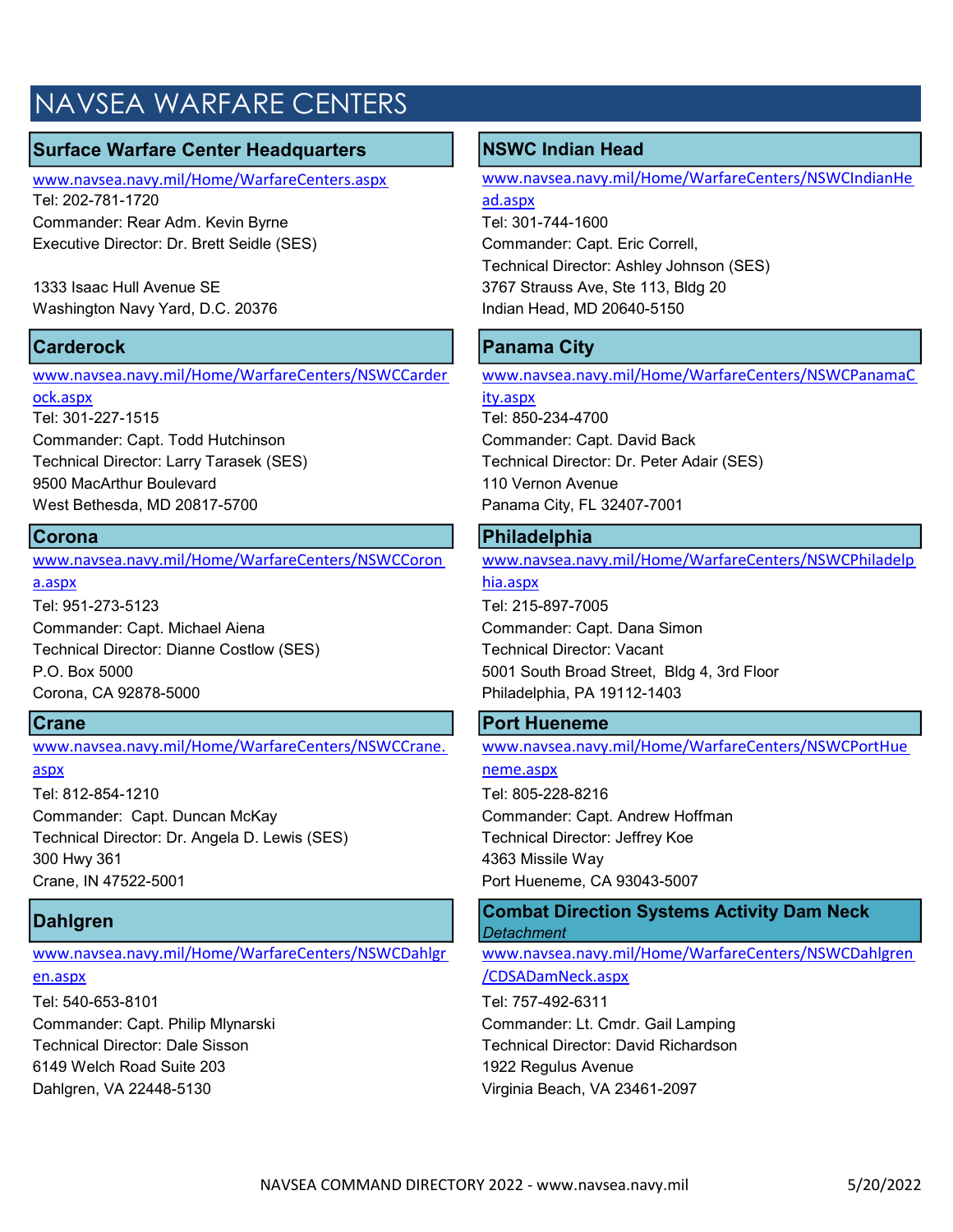## NAVSEA WARFARE CENTERS

## Undersea Warfare Center Headquarters | Newport

www.navsea.navy.mil/Home/WarfareCenters.aspx Tel: 202-781-1720

Commander: Rear Adm. Kevin Byrne Tel: 202-781-5147 Executive Director: Brett Seidle (SES) Commander: Capt. Chad Hennings

1333 Isaac Hull Avenue SE 1176 Howell Street Washington Navy Yard, D.C. 20376 Newport, RI 02841-1708

### www.navsea.navy.mil/Home/WarfareCenters/NUWCKeypo

Tel: 360-315-2272 Tel: 717-605-2711 Commander: Capt. Jon Moretty Commander: Capt. Mark Rice Interim Technical Director: William Carlson **Executive Director: Beth Warner** Deputy Technical Director: Michael Slater 540 Carlisle Pike 610 Dowell Street Mechanicsburg, PA 17050-2411 Keyport, WA 98345-7610

```
www.navsea.navy.mil/Home/WarfareCenters/NUWCNewport
```
.aspx

Technical Director: Ron Vien (SES)

## Keyport **Naval Sea Logistics Center**

www.navsea.navy.mil/Home/Warfare-Centers/NUWC-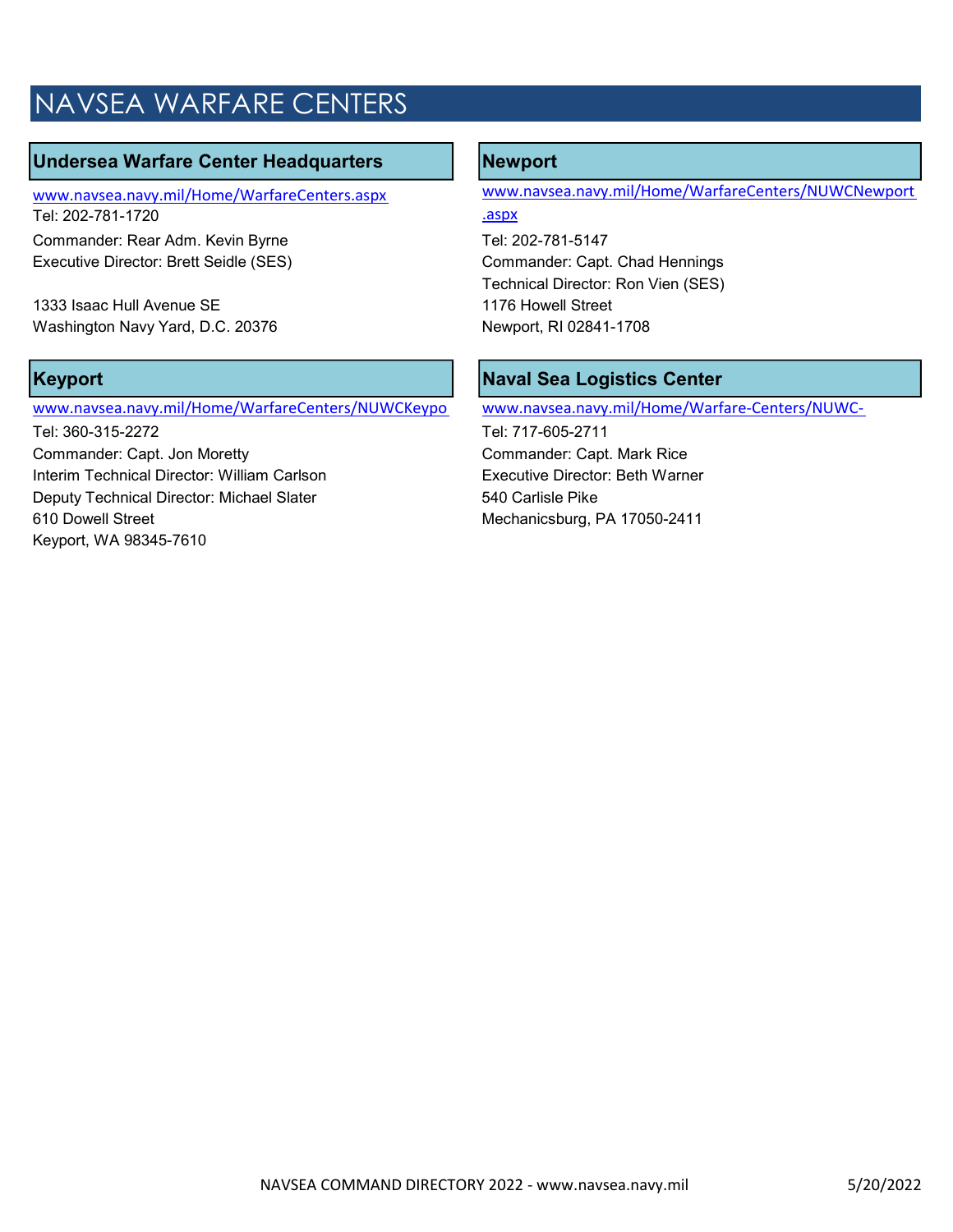| If phone number below does not work, contact<br>202-781-1673 for help.<br>Highlighted fields = Division Directors | <b>ABBREVITIONS:</b><br><b>CSE - Chief Systems Engineer</b><br>TDM - Technical Domain Manager<br><b>CEM - Cost Engineering Manager</b><br>Waterfront CHENG - Waterfront Chief Engineer<br>SDM - Ship Design Manager or Systems Design Manager<br>SIM - Systems Integration Manager<br><b>TWH - Technical Warrant Holder</b><br><b>WTA - Warranted Technical Area</b> |              |
|-------------------------------------------------------------------------------------------------------------------|----------------------------------------------------------------------------------------------------------------------------------------------------------------------------------------------------------------------------------------------------------------------------------------------------------------------------------------------------------------------|--------------|
| <b>TITLE</b>                                                                                                      | <b>TECHNICAL DOMAIN</b>                                                                                                                                                                                                                                                                                                                                              | <b>PHONE</b> |
| <b>Technical Domains and Warranted Technical Areas</b>                                                            |                                                                                                                                                                                                                                                                                                                                                                      |              |
| <b>Deputy CHENG</b>                                                                                               | <b>SEA 05B</b>                                                                                                                                                                                                                                                                                                                                                       | 202-781-1171 |
| <b>CSE CARRIERS (SEA 05V)</b>                                                                                     | <b>CSE CV</b>                                                                                                                                                                                                                                                                                                                                                        | 202-781-3611 |
| <b>SDM - Pacific In-Service Carriers</b>                                                                          | CSE CV                                                                                                                                                                                                                                                                                                                                                               | 202-781-4310 |
| <b>SDM - Atlantic In-Service Carriers</b>                                                                         | <b>CSE CV</b>                                                                                                                                                                                                                                                                                                                                                        | 202-781-2023 |
| <b>SDM - CVN 73, 75 RCOH</b>                                                                                      | <b>CSE CV</b>                                                                                                                                                                                                                                                                                                                                                        | 202-781-4330 |
| SDM - CVN 74 RCOH                                                                                                 | CSE CV                                                                                                                                                                                                                                                                                                                                                               | 202-781-4289 |
|                                                                                                                   |                                                                                                                                                                                                                                                                                                                                                                      |              |

SDM - CVN 78 CSE CV 440-822-3154

SDM - CVN 79 CSE CV 202- 781-2665

SDM - CVN 80/81 CSE CV 202-781-2456

Waterfront CHENG - Norfolk NSY  $\vert$  CSE CV 757-396-1748

Waterfront CHENG - Puget Sound NSY and IMF CSE CV <mark>360-476-2686</mark><br>and Northwest RMC

Waterfront CHENG - Ship Repair Facility Yokosuka CSE CV [011-81-46-816-816-816-816]

Waterfront CHENG - SUPSHIP Newport News | CSE CV | 757-534-4515

| <b>CSE, INTEGRATED WARFARE SYSTEMS (SEA</b><br>05H)         | <b>CSE IWS</b> | 202-781-3740 |
|-------------------------------------------------------------|----------------|--------------|
| Human Systems Integration for Integrated Warfare<br>Systems | <b>CSE IWS</b> | 202-781-1147 |
| <b>SIM - Force Level Interoperability</b>                   | <b>CSE IWS</b> | 202-781-0581 |
| <b>Interior Communications - Ships</b>                      | <b>CSE IWS</b> | 202-781-2761 |
|                                                             |                |              |

4278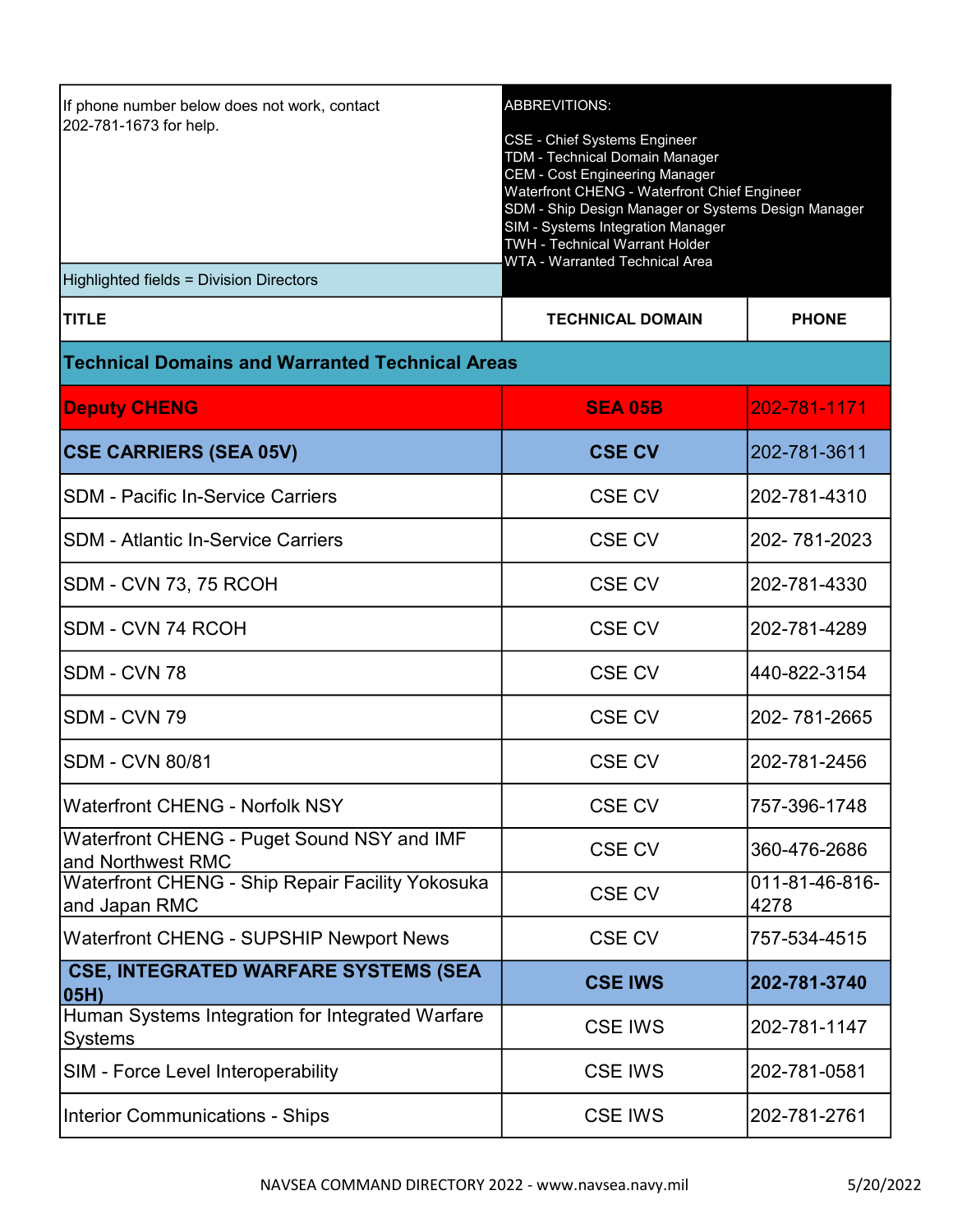| <b>TITLE</b>                                                          | <b>TECHNICAL DOMAIN</b> | <b>PHONE</b>   |
|-----------------------------------------------------------------------|-------------------------|----------------|
| Network Infrastructure - Ships                                        | <b>CSE IWS</b>          | 202-781-0422   |
| <b>SDM - Expeditionary Missions</b>                                   | <b>CSE IWS</b>          | 202-781-5262   |
| SIM - AEGIS Combat Systems                                            | <b>CSE IWS</b>          | 202-781-4941   |
| SIM - AMPHIB/MCM Warfare Systems                                      | <b>CSE IWS</b>          | 202-781-0837   |
| SIM - Amphibious and Carrier Combat Systems                           | <b>CSE IWS</b>          | 202-781-5314   |
| SIM - Carrier Warfare Systems                                         | <b>CSE IWS</b>          | 202-781-3277   |
| <b>SIM - CG/DDG Warfare Systems</b>                                   | <b>CSE IWS</b>          | 202-781-1987   |
| SIM - DDG 51 FLT III Warfare Systems                                  | <b>CSE IWS</b>          | 202-781-1987   |
| SIM - Future Platforms Warfare Systems                                | <b>CSE IWS</b>          | 202-781-0764   |
| SIM - LCS_Frigate_DDG 1000 Combat Systems                             | <b>CSE IWS</b>          | 202-781-1617   |
| SIM - Small Surface Combatants and DDG 1000<br>Warfare Systems        | <b>CSE IWS</b>          | 202-781-3414   |
| <b>SIM - Surface Ships Force Tactical Trainers</b><br>Systems         | <b>CSE IWS</b>          | 202-781-5314   |
| SIM - Surface Ship Command and Control Systems                        | <b>CSE IWS</b>          | (540) 653-5439 |
| SIM - Surface Ship Sensors Systems                                    | <b>CSE IWS</b>          | 202-781-0501   |
| SIM - Surface Ship Undersea Warfare Systems                           | <b>CSE IWS</b>          | 203-781-2557   |
| SIM - Surface Ship Weapons Systems                                    | <b>CSE IWS</b>          | 703-872-1079   |
| CSE, SHIPS (SEA 05D)                                                  | <b>CSE SHIPS</b>        | 202-781-1090   |
| <b>SDM - Advanced Surface Ship Concepts</b>                           | <b>CSE SHIPS</b>        | 301-227-4506   |
| <b>SDM - AEGIS Ashore</b>                                             | <b>CSE SHIPS</b>        | 202-781-2157   |
| <b>SDM - AUTEC Range Support Vessel</b>                               | <b>CSE SHIPS</b>        | 202-781-3579   |
| SDM - Berthing Barge (APL)                                            | <b>CSE SHIPS</b>        | 202-781-0644   |
| <b>SDM - Common Hull Auxilliary Multi-Mission</b><br>Platform (CHAMP) | <b>CSE SHIPS</b>        | 202-781-3351   |
| <b>SDM - Combatant Craft and Boats</b>                                | <b>CSE SHIPS</b>        | 757-462-3274   |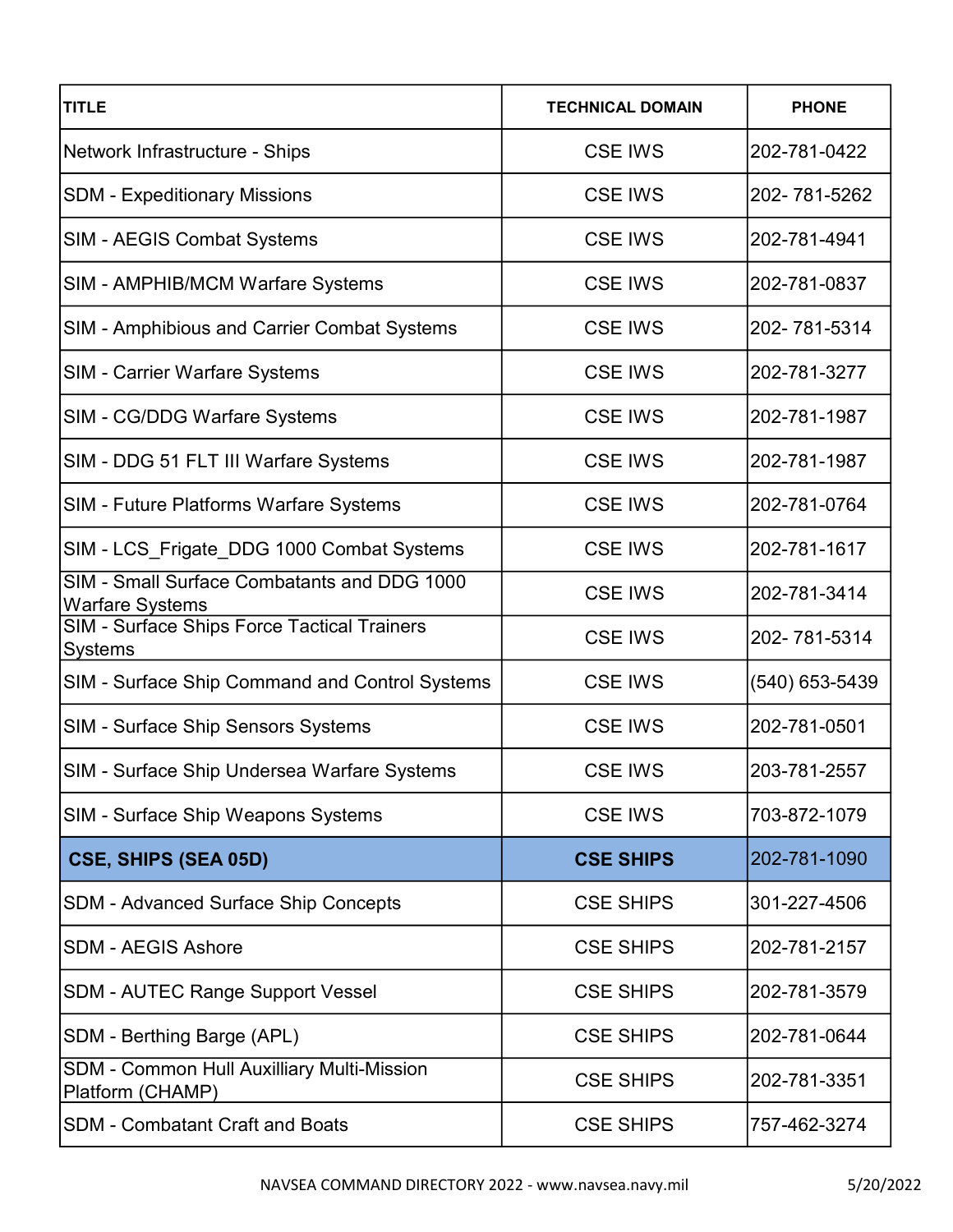| <b>TITLE</b>                                                  | <b>TECHNICAL DOMAIN</b> | <b>PHONE</b> |
|---------------------------------------------------------------|-------------------------|--------------|
| <b>SDM - DDG 1000</b>                                         | <b>CSE SHIPS</b>        | 202-781-1240 |
| SDM - DDG 51 Flight III/Future Surface Combatant              | <b>CSE SHIPS</b>        | 202-781-0327 |
| <b>SDM - DDG 51 FLT IIA New Construction</b>                  | <b>CSE SHIPS</b>        | 202-741-0325 |
| <b>SDM - Floating Drydocks</b>                                | <b>CSE SHIPS</b>        | 757-400-0717 |
| <b>SDM</b> - Floating Dry Dock Acquisition                    | <b>CSE SHIPS</b>        | 202-781-0644 |
| SDM - Future Guided Missile Frigate (FFG(X))                  | <b>CSE SHIPS</b>        | 202-781-4285 |
| SDM - In-Service AS/AFSB(1)/MCM/PC/USS<br><b>CONSTITUTION</b> | <b>CSE SHIPS</b>        | 202-781-3055 |
| SDM - In-Service CG 47 Class                                  | <b>CSE SHIPS</b>        | 202-781-4160 |
| <b>SDM - In-Service DDG</b>                                   | <b>CSE SHIPS</b>        | 202-781-3654 |
| SDM - In-Service DDG-1000                                     | <b>CSE SHIPS</b>        | 619-556-0362 |
| SDM - In-Service LCS-1                                        | <b>CSE SHIPS</b>        | 202-781-3364 |
| SDM - In-Service LCS-2                                        | <b>CSE SHIPS</b>        | 202-781-4141 |
| SDM - In-Service LHD/LHA/LCC                                  | <b>CSE SHIPS</b>        | 202-781-3299 |
| SDM - In-Service LPD-17                                       | <b>CSE SHIPS</b>        | 202-781-1354 |
| SDM - In-Service LSD-41/49                                    | <b>CSE SHIPS</b>        | 202-781-2873 |
| SDM - JHSV/EPF High Speed Vessels                             | <b>CSE SHIPS</b>        | 202-781-3699 |
| SDM - Large Surface Combatant (LSC)                           | <b>CSE SHIPS</b>        | 202-781-2798 |
| <b>SDM - LCS 1 Variant New Construction</b>                   | <b>CSE SHIPS</b>        | 202-781-4448 |
| <b>SDM - LCS 2 Variant New Construction</b>                   | <b>CSE SHIPS</b>        | 202-781-3461 |
| <b>SDM - Mission Packages</b>                                 | <b>CSE SHIPS</b>        | 202-781-4314 |
| <b>SDM - LCU 1700</b>                                         | <b>CSE SHIPS</b>        | 202-781-2844 |
| SDM - LHA (R) FLT 1 (LHA 9)                                   | <b>CSE SHIPS</b>        | 202-781-0879 |
| SDM - LHA (R) FLT 1 (LHA 8)                                   | <b>CSE SHIPS</b>        | 202-781-4294 |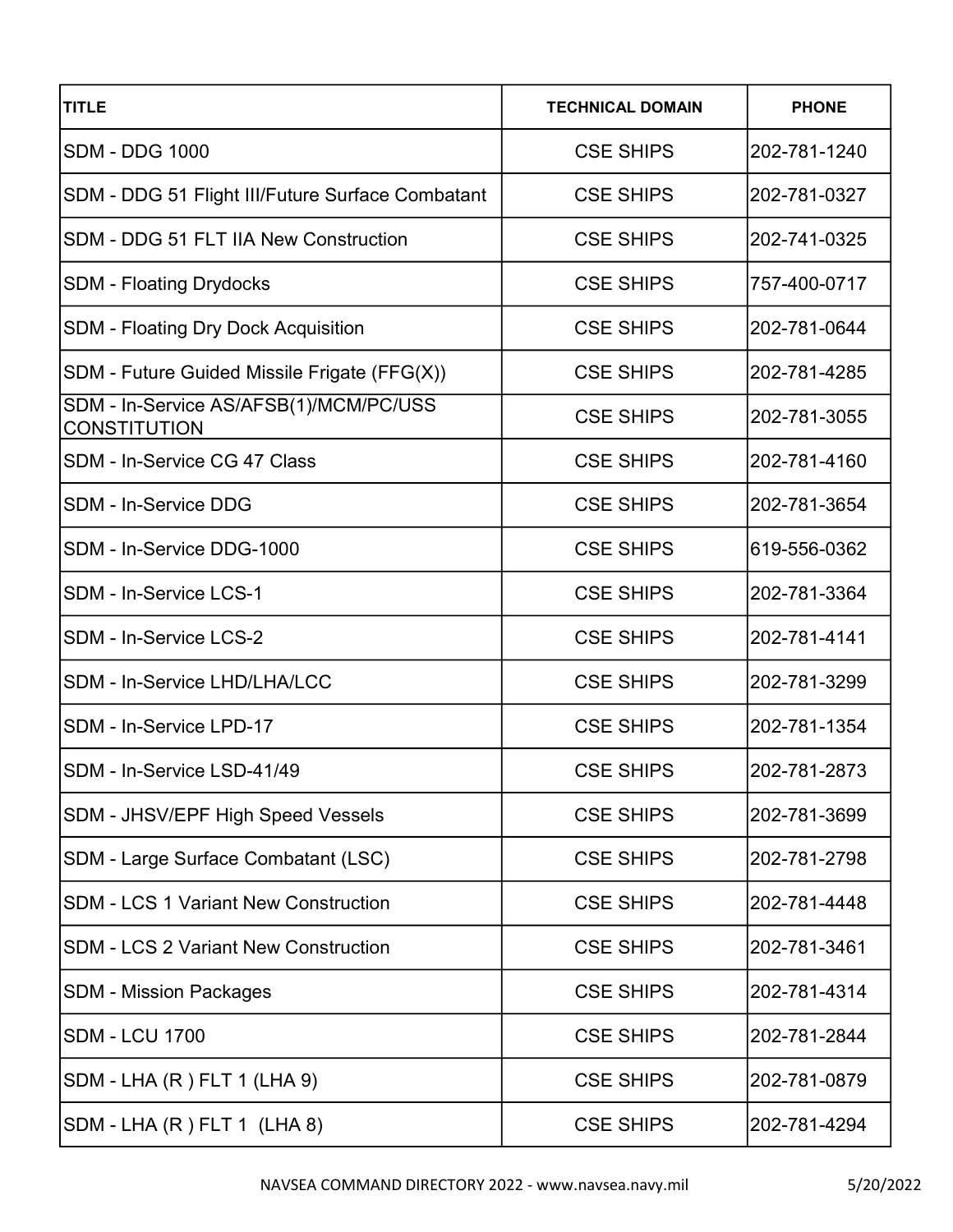| <b>TITLE</b>                                                                    | <b>TECHNICAL DOMAIN</b> | <b>PHONE</b>                   |
|---------------------------------------------------------------------------------|-------------------------|--------------------------------|
| <b>SDM - Light Amphibious Warship (LAW)</b>                                     | <b>CSE SHIPS</b>        | 202-781-1963                   |
| SDM - LPD 17 New Construction                                                   | <b>CSE SHIPS</b>        | 202-781-2647                   |
| <b>SDM - Mine Warfare</b>                                                       | <b>CSE SHIPS</b>        | 202-781-1214                   |
| SDM - MPF(F), ESB and ESD                                                       | <b>CSE SHIPS</b>        | 202-781-4304                   |
| SDM - NOAA Ocean Survey Vehicle (OSV)                                           | <b>CSE SHIPS</b>        | 202-756-4044                   |
| <b>SDM - Self Defense Test Ship</b>                                             | <b>CSE SHIPS</b>        | 202-781-2157                   |
| SDM - Ship to Shore Connector - LCAC                                            | <b>CSE SHIPS</b>        | 202-781-2844                   |
| SDM - T-AGS 67                                                                  | <b>CSE SHIPS</b>        | 202-781-0644                   |
| SDM - T-AGOS(X)                                                                 | <b>CSE SHIPS</b>        | 202-781-4930                   |
| SDM - T-AO 205 Class                                                            | <b>CSE SHIPS</b>        | 202-741-2067                   |
| $SDM - T-ARC(X)$                                                                | <b>CSE SHIPS</b>        | 202-781-1502                   |
| <b>SDM - T-ATS</b>                                                              | <b>CSE SHIPS</b>        | 202-781-3579                   |
| <b>SDM - Unmanned Maritime Systems</b>                                          | <b>CSE SHIPS</b>        | 202-781-5198                   |
| <b>Bridge Design Integration Surface Ships</b>                                  | <b>CSE SHIPS</b>        | 202-781-4455                   |
| <b>Future Force Architecture</b>                                                | <b>CSE SHIPS</b>        | 202-781-3473                   |
| Integrated Topside Design - Surface Ships                                       | <b>CSE SHIPS</b>        | 202-781-0898                   |
| Maintenance and Modernization Engineering - In-<br><b>Service Surface Ships</b> | <b>CSE SHIPS</b>        | 904-270-5126 X<br>3240         |
| Waterfront CHENG - Forward Deployed RMC -<br><b>Naples</b>                      | <b>CSE SHIPS</b>        | 314-727-2872<br>(DSN) (office) |
| <b>Waterfront CHENG - Mid-Atlantic RMC</b>                                      | <b>CSE SHIPS</b>        | 757-400-0354                   |
| <b>Waterfront CHENG - Southeast RMC</b>                                         | <b>CSE SHIPS</b>        | 904-270-5126 X<br>3477         |
| <b>Waterfront CHENG - Southwest RMC</b>                                         | <b>CSE SHIPS</b>        | 619-226-9854                   |
| <b>Waterfront CHENG - SUPSHIP Bath</b>                                          | <b>CSE SHIPS</b>        | 207-442-2597                   |
| <b>Waterfront CHENG - SUPSHIP Gulf Coast</b>                                    | <b>CSE SHIPS</b>        | 228-3935-0543                  |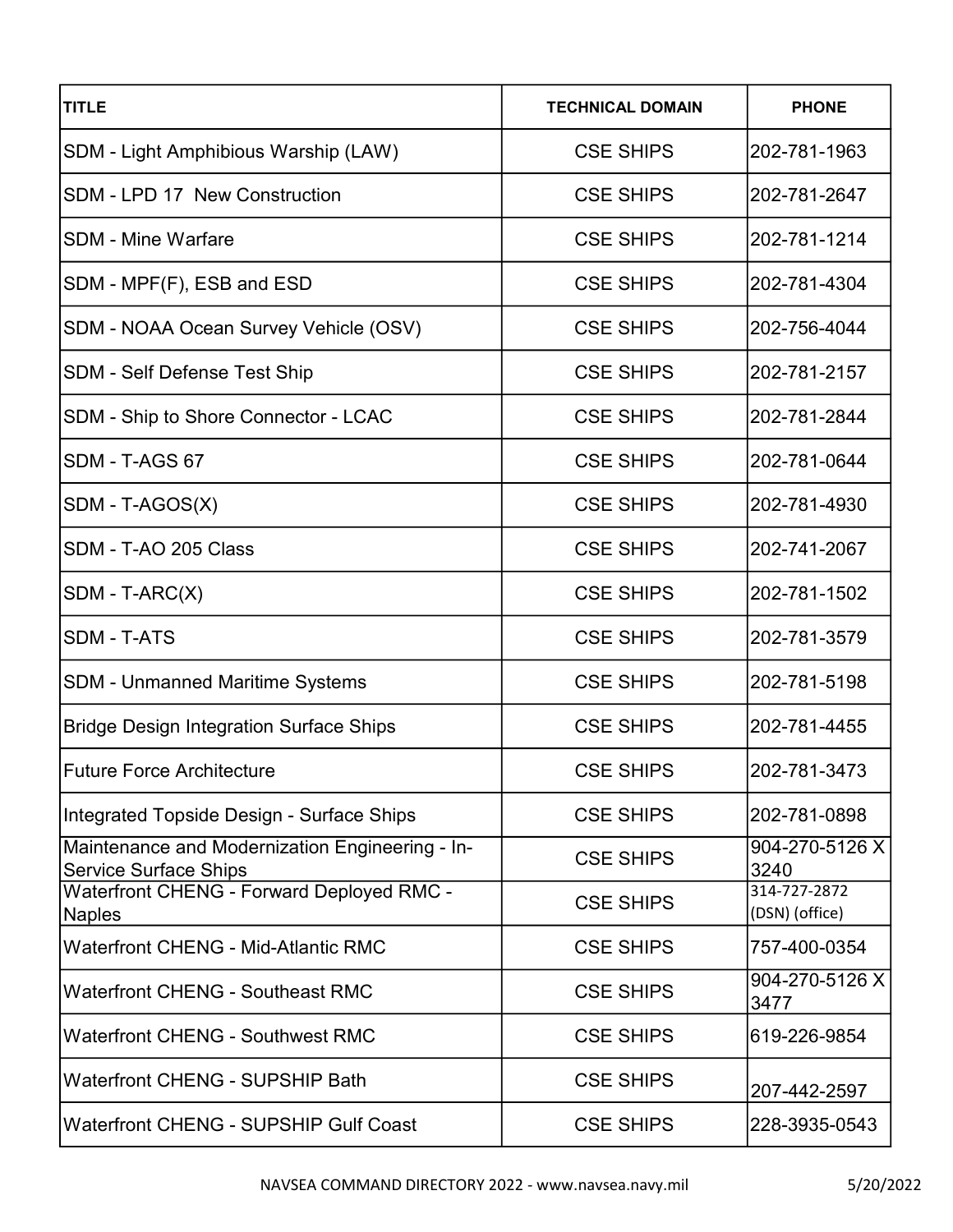| <b>TITLE</b>                                                                                 | <b>TECHNICAL DOMAIN</b> | <b>PHONE</b>           |
|----------------------------------------------------------------------------------------------|-------------------------|------------------------|
| CSE, SUBS (SEA 05U)                                                                          | <b>CSE SUBS</b>         | 202-781-1592           |
| Arrangements and Habitability - Submarines                                                   | <b>CSE SUBS</b>         | 202-781-5115           |
| Deep Submergence System Scope of Certification<br>(DSS SOC) Technical Requirements           | <b>CSE SUBS</b>         | 202-781-3352           |
| <b>SDM - Advanced Submarine Concepts</b>                                                     | <b>CSE SUBS</b>         | 202-781-3401           |
| SDM - Advanced Undersea Systems                                                              | <b>CSE SUBS</b>         | 202-781-7391           |
| SDM - Advanced Undersea Systems New<br>Acquisition                                           | <b>CSE SUBS</b>         | 202-781-7214           |
| <b>SDM - COLUMBIA Class</b>                                                                  | <b>CSE SUBS</b>         | 202-781-1507           |
| SDM - Deep Submergence Vehicle (DSV) ALVIN                                                   | <b>CSE SUBS</b>         | 202-781-7329           |
| SDM - Dry Combat Submersibles and Unmanned<br>Underwater Vehicle Systems (SOF Undersea       | <b>CSE SUBS</b>         | 202-781-2681           |
| SDM - Dry Deck Shelter, SOF Host Ships and SOF<br>Carry-on (SOF Undersea Mobility Platforms) | <b>CSE SUBS</b>         | 202-781-3635           |
| <b>SDM - Future Submarines</b>                                                               | <b>CSE SUBS</b>         | 202-781-1665           |
| SDM - In-Service Submarines Engineering and<br>Moored Training Ship (S6G)                    | <b>CSE SUBS</b>         | 202-781-5103           |
| SDM - Large Displacement Unmanned Undersea<br>Vehicle and Extra Large Unmanned Undersea      | <b>CSE SUBS</b>         | 202-781-2256           |
| SDM - Large Scale Vehicle (LSV2)                                                             | <b>CSE SUBS</b>         | 208 683-2321 X<br>4450 |
| SDM - Multi-Mission Program (MMP) and Multi-<br><b>Mission Equipment (MME)</b>               | <b>CSE SUBS</b>         | 202-781-3416           |
| SDM - Shallow Water Combat Submersible and<br><b>SEAL Delivery Vehicle</b>                   | <b>CSE SUBS</b>         | 202-781-2337           |
| SDM - Submarine Escape and Rescue                                                            | <b>CSE SUBS</b>         | 202-781-4169           |
| <b>SDM - Submarine Launched Unmanned Systems</b><br>and Payload Integration                  | <b>CSE SUBS</b>         | 202-781-17329          |
| <b>SDM - Submarine TEMPALTS</b>                                                              | <b>CSE SUBS</b>         | 202-781-1733           |
| SDM - Undersea Weapon Demonstration Systems<br><b>Integration Into Submarines</b>            | <b>CSE SUBS</b>         | 202-781-0522           |
| <b>SDM - VIRGINIA Class Block V</b>                                                          | <b>CSE SUBS</b>         | 202 781-1771           |
| <b>SDM - VIRGINIA Class Block VI</b>                                                         | <b>CSE SUBS</b>         | 202 781-1771           |
| <b>SDM - VIRGINIA Class Construction and Fleet</b><br>Introduction (Even Numbered Hulls)     | <b>CSE SUBS</b>         | 202-781-4013           |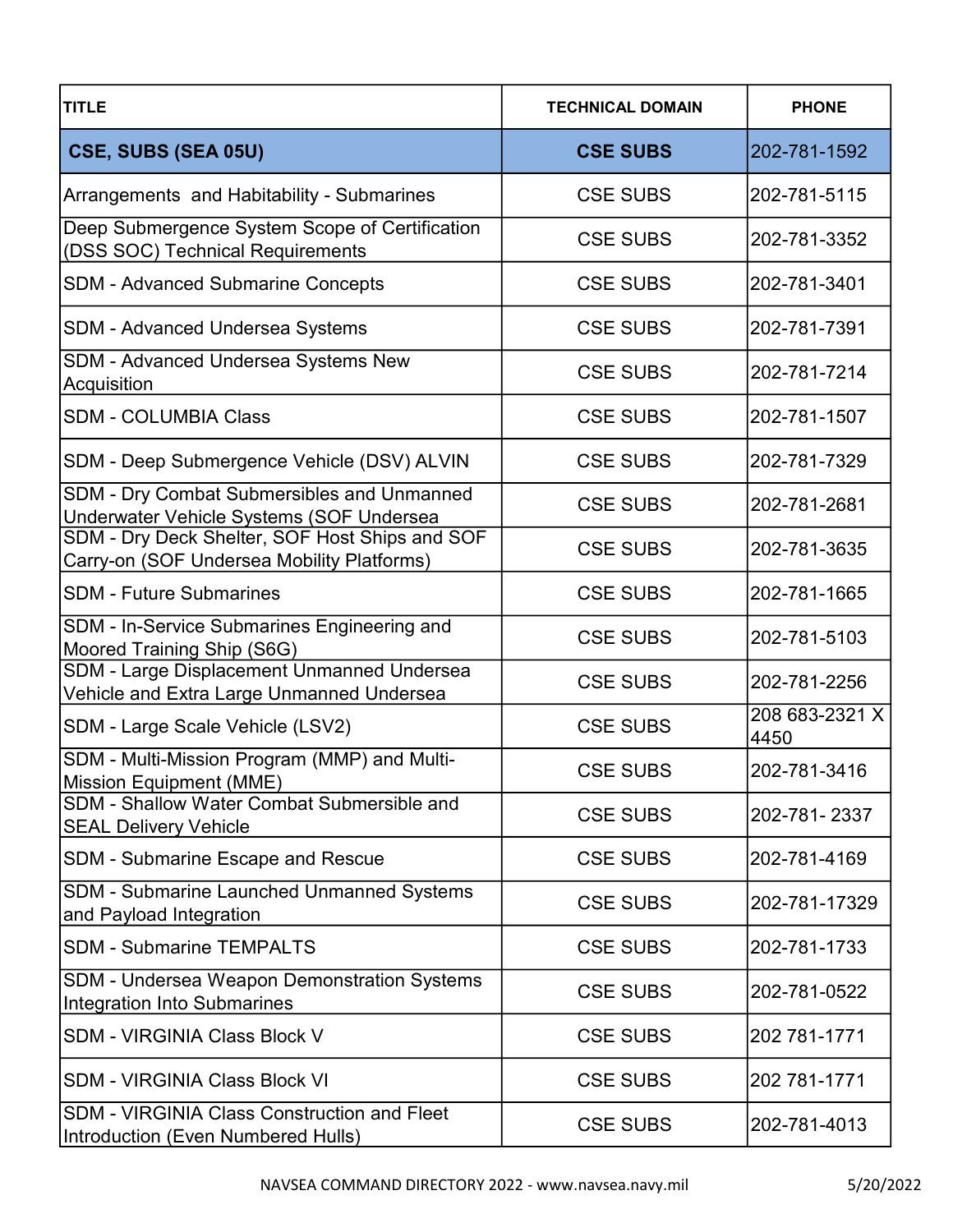| <b>TITLE</b>                                                                            | <b>TECHNICAL DOMAIN</b> | <b>PHONE</b>             |
|-----------------------------------------------------------------------------------------|-------------------------|--------------------------|
| <b>SDM - VIRGINIA Class Construction and Fleet</b><br>Introduction (Odd Numbered Hulls) | <b>CSE SUBS</b>         | 202-781-7318             |
| <b>SIM - Submarine Warfare Systems</b>                                                  | <b>CSE SUBS</b>         | 401-832-6583             |
| Submarine Safety (SUBSAFE) Technical<br>Requirements                                    | <b>CSE SUBS</b>         | 202-781-3463             |
| Waterfront CHENG - Pearl Harbor NSY and IMF<br>and Hawaii RMC                           | <b>CSE SUBS</b>         | (808) 473-8000<br>X 2700 |
| <b>Waterfront CHENG - Portsmouth NSY</b>                                                | <b>CSE SUBS</b>         | 207-438-3260             |
| Waterfront CHENG - PSNS &IMF, Ocean<br>Engineering                                      | <b>CSE SUBS</b>         | 360-627-5054             |
| <b>Waterfront CHENG - SUPSHIP Groton</b>                                                | <b>CSE SUBS</b>         | 860-433-3853             |
| TDM, COST ENGINEERING (SEA 05C)                                                         | <b>TDM CE</b>           | 202-781-1318             |
| <b>CEM - Aircraft Carriers</b>                                                          | <b>TDM CE</b>           | 202-781-2833             |
| CEM - Amphibious, Auxilliary and Sea Lift Ships                                         | <b>TDM CE</b>           | 202-781-5442             |
| <b>CEM - Combat Weapons Systems - NAVSEA</b>                                            | <b>TDM CE</b>           | 202-781-4272             |
| <b>CEM - Industrial Planning and Analysis - NAVSEA</b>                                  | <b>TDM CE</b>           | 202-781-3439             |
| <b>CEM - Unmanned and Small Combatants</b>                                              | <b>TDM CE</b>           | 202-781-5484             |
| <b>CEM - Submarines</b>                                                                 | <b>TDM CE</b>           | 202 781-1935             |
| <b>CEM - Surface Combatants except LCS</b>                                              | <b>TDM CE</b>           | 202-781-2306             |
| TDM, EXPLOSIVE ORDNANCE ENGINEERING<br>(EOE) (SEA 05E)                                  | <b>TDM EOE</b>          | 301-744-6519             |
| Anti-Terrorism/Force Protection AT/FP - Surface<br>Ships                                | <b>TDM EOE</b>          | 812-854-1076             |
| <b>CAD/PAD Devices</b>                                                                  | <b>TDM EOE</b>          | 301-744-2307             |
| Explosive Ordnance Disposal (EOD)                                                       | <b>TDM EOE</b>          | 301-744-6892             |
| <b>Explosives - NAVSEA</b>                                                              | <b>TDM EOE</b>          | 301-744-1732             |
| Ordnance Packaging, Handling, Storage and<br>Transportation                             | <b>TDM EOE</b>          | (973) 724-9185           |
| <b>Energetics Propulsion - NAVSEA</b>                                                   | <b>TDM EOE</b>          | 301-744-2361             |
| <b>Small Arms and Weapons - NAVSEA</b>                                                  | <b>TDM EOE</b>          | 812-854-3542             |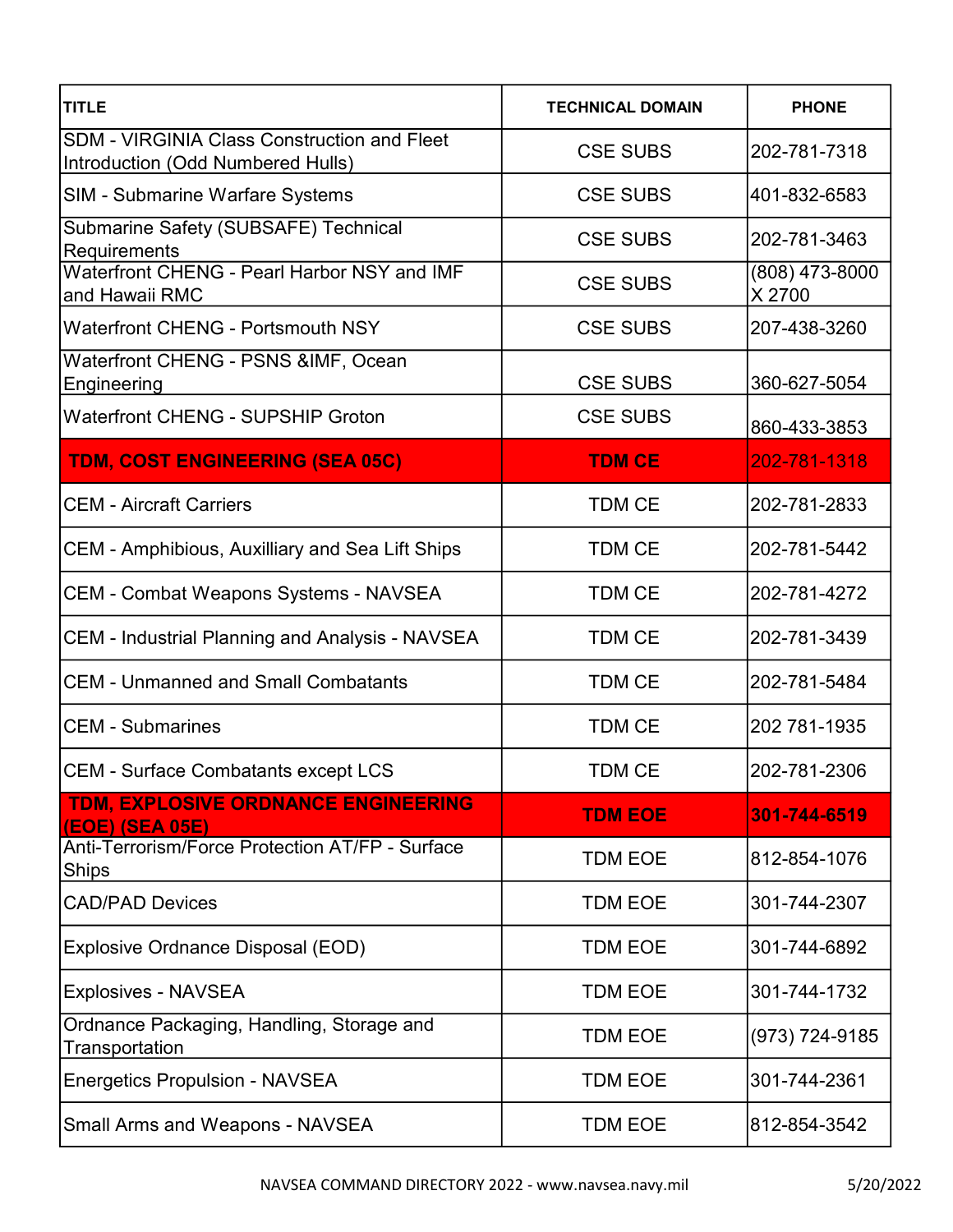| <b>TITLE</b>                                                                                         | <b>TECHNICAL DOMAIN</b> | <b>PHONE</b> |
|------------------------------------------------------------------------------------------------------|-------------------------|--------------|
| TDM, MARINE ENGINEERING (SEA 05Z)                                                                    | <b>TDM ME</b>           | 202-781-1721 |
| Machinery - Batteries and Battery Monitoring<br>Systems - Ships                                      | <b>TDM ME</b>           | 202-781-0525 |
| Electronics                                                                                          | <b>TDM ME</b>           | 812-854-6430 |
| Machinery - Air Conditioning and Refrigeration<br>(AC&R) - Ships                                     | <b>TDM ME</b>           | 202-781-0978 |
| Machinery – Boilers and Main Condensers – Ships                                                      | <b>TDM ME</b>           | 202-781-3745 |
| Machinery - Climate Control Systems - Ships                                                          | TDM ME                  | 202-781-0978 |
| Machinery - Controls and Monitoring Systems -<br><b>Ships</b>                                        | <b>TDM ME</b>           | 202-781-3602 |
| Machinery - Deck and Underway Replenishment<br><b>Systems</b>                                        | <b>TDM ME</b>           | 202-781-4956 |
| Machinery - Diesel Engines - Ships                                                                   | <b>TDM ME</b>           | 202-781-5078 |
| Machinery - Electrical Systems Architecture, Control<br>and Interface - Ships                        | <b>TDM ME</b>           | 202-781-0782 |
| Machinery - Electrical System Power Generation,<br><b>Conversion and Propulsion - Ships</b>          | <b>TDM ME</b>           | 202-781-4463 |
| Machinery - Electrical System Protection, Safety,<br>Distribution and Instrumentation - Ships        | <b>TDM ME</b>           | 202-781-3413 |
| Machinery - Fluid Systems - Ships                                                                    | <b>TDM ME</b>           | 202-781-1218 |
| Machinery - Gas Turbine Engines - Ships                                                              | <b>TDM ME</b>           | 202-781-2450 |
| Machinery - Hull Outfitting - Surface Ships                                                          | TDM ME                  | 202-781-4479 |
| Machinery - Hydraulic, Steering and Diving Systems<br>- Ships                                        | <b>TDM ME</b>           | 202-781-0895 |
| Machinery - Power Trains - Ships                                                                     | <b>TDM ME</b>           | 202-781-1167 |
| Machinery - Remote Equipment Monitoring &<br><b>Condition Assessment, and Energy Monitoring&amp;</b> | <b>TDM ME</b>           | 202-781-0533 |
| Machinery - Shafts, Bearings and Seals - Ships                                                       | TDM ME                  | 202-781-3798 |
| <b>Machinery - SteamTurbine Generators</b>                                                           | <b>TDM ME</b>           | 202-781-4279 |
| Machinery - Undersea Warfare Launchers - Ships                                                       | TDM ME                  | 202-781-3818 |
| Machinery - Weapons and Cargo Handling and<br><b>Aviation Support Systems - Surface Ships</b>        | <b>TDM ME</b>           | 202-781-1666 |
| Machinery Integration - Ships                                                                        | <b>TDM ME</b>           | 202-781-5279 |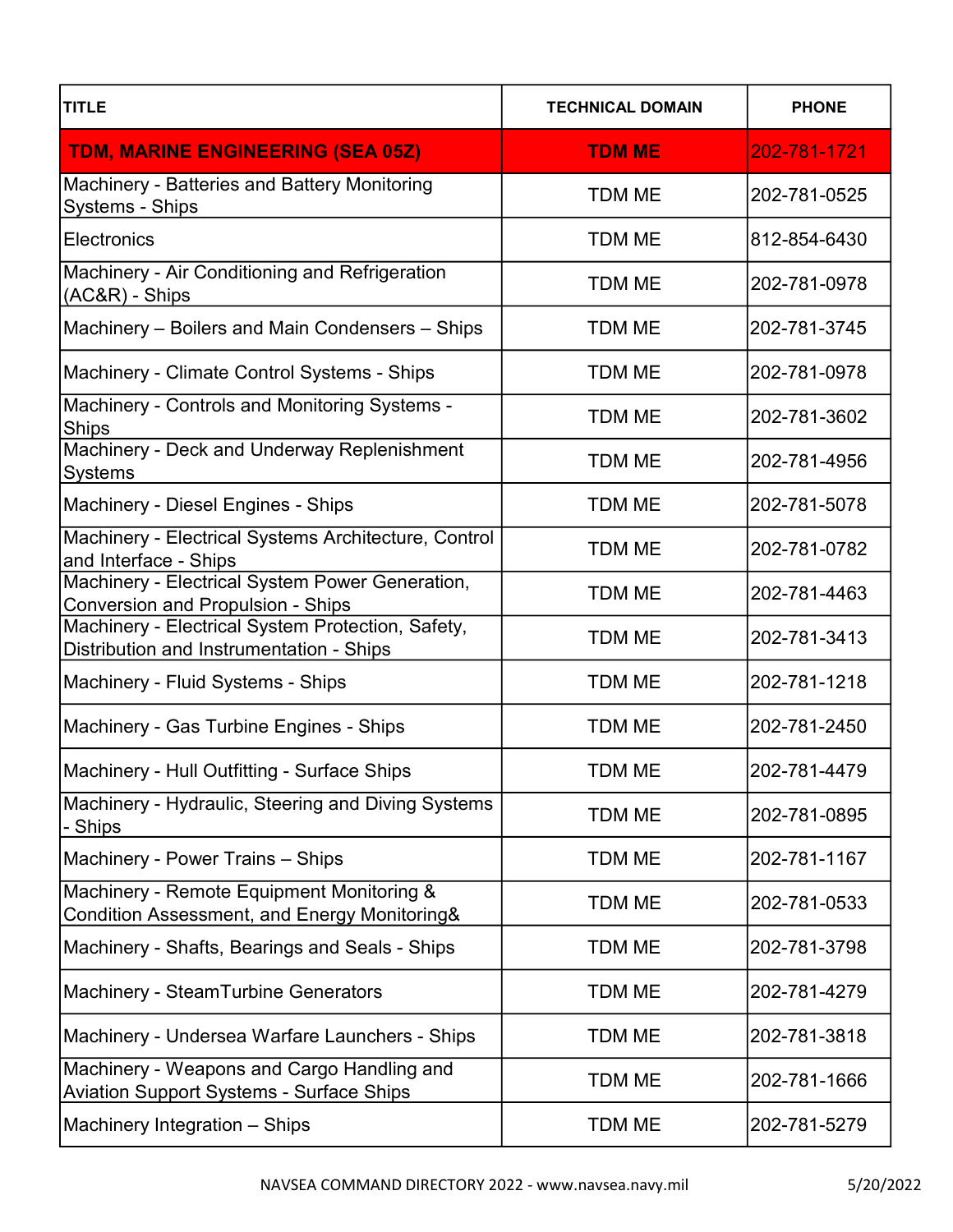| <b>TITLE</b>                                                          | <b>TECHNICAL DOMAIN</b> | <b>PHONE</b> |
|-----------------------------------------------------------------------|-------------------------|--------------|
| Metrology and Calibration - NAVSEA                                    | <b>TDM ME</b>           | 360-476-3448 |
| <b>RADIACS</b>                                                        | <b>TDM ME</b>           | 202-781-0536 |
| SIM - COLUMBIA Class Integrated Power Systems                         | <b>TDM ME</b>           | 202-781-6218 |
| SIM - Future Power and Energy Storage<br>Architectures                | <b>TDM ME</b>           | 215-897-1413 |
| Fly-by-Wire and Submarine Ship Control                                | <b>TDM ME</b>           | 202-781-3406 |
| Submarine Sail Systems HM&E                                           | <b>TDM ME</b>           | 215-897-7517 |
| WFC In-Service CHENG - NSWC Philadelphia<br><b>Division</b>           | <b>TDM ME</b>           | 215-897-1904 |
| <b>WFC New Acquisition CHENG - NSWC</b><br>Philadelphia Division      | <b>TDM ME</b>           | 215-897-7700 |
| TDM, OCEAN ENGINEERING (SEA 00C)                                      | <b>TDM OE</b>           | 202-781-0534 |
| <b>Diving Systems</b>                                                 | <b>TDM OE</b>           | 202-781-5249 |
| <b>Diving System Safety Certification</b>                             | <b>TDM OE</b>           | 202-781-0586 |
| Salvage                                                               | <b>TDM OE</b>           | 202-781-0534 |
| <b>Underwater Ship Husbandry</b>                                      | <b>TDM OE</b>           | 202-781-0534 |
| TDM, SHIP INTEGRITY & PERFORMANCE<br><b>ENGINEERING (SEA 05P)</b>     | <b>TDM SIPE</b>         | 202-781-1298 |
| <b>Additive Manufacturing</b>                                         | <b>TDM SIPE</b>         | 202-781-5312 |
| Advanced Undersea Systems Ship Integrity and<br>Performance           | <b>TDM SIPE</b>         | 202-781-7286 |
| <b>Afloat Medical Programs</b>                                        | <b>TDM SIPE</b>         | 202-781-3912 |
| Arrangements - Surface Ships                                          | <b>TDM SIPE</b>         | 202-781-2668 |
| Chemical, Biological and Radiological Defense for<br>Navy Warfighters | <b>TDM SIPE</b>         | 202-781-2241 |
| Damage and Fire Recoverability - Ships                                | <b>TDM SIPE</b>         | 202-781-5109 |
| Damage Control and Personnel Protection - Ships                       | <b>TDM SIPE</b>         | 202-781-3634 |
| Dry Environmental Systems and Hazardous<br><b>Materials - Ships</b>   | <b>TDM SIPE</b>         | 202-781-3040 |
| <b>Drydock Certification</b>                                          | <b>TDM SIPE</b>         | 843-794-7281 |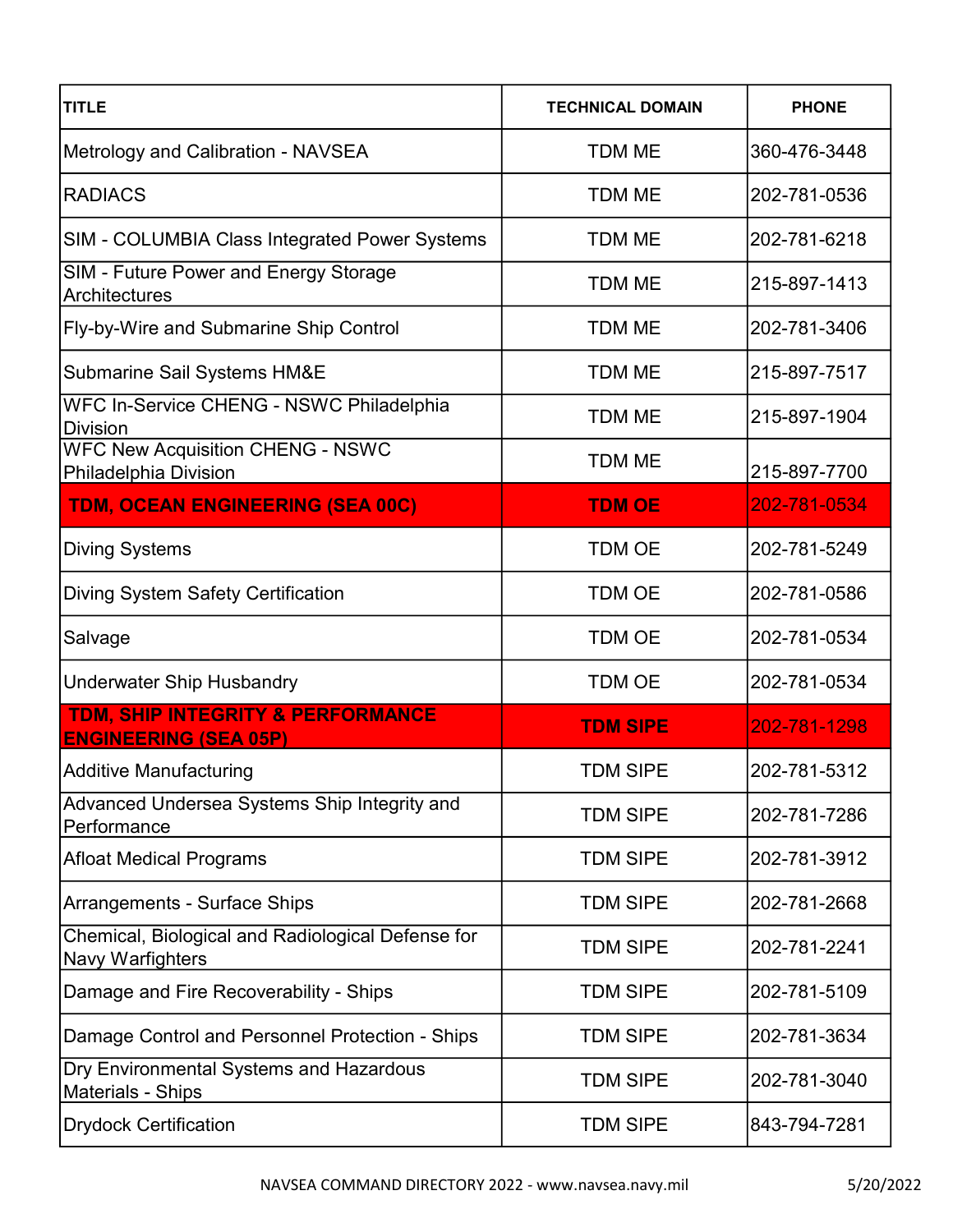| <b>TITLE</b>                                                                                          | <b>TECHNICAL DOMAIN</b> | <b>PHONE</b>                  |
|-------------------------------------------------------------------------------------------------------|-------------------------|-------------------------------|
| <b>Fire Protection Systems - Ships</b>                                                                | <b>TDM SIPE</b>         | 202-7813632                   |
| <b>Fuels and Lubricants - Ships</b>                                                                   | <b>TDM SIPE</b>         | 202-781-3653                  |
| <b>Habitability Systems - Ships</b>                                                                   | <b>TDM SIPE</b>         | 202-781-4299                  |
| Machinery - Structural Closures, Hull Outfitting,<br>Escape & Rescue, and Special Warfare Systems -   | <b>TDM SIPE</b>         | 202-781-3714                  |
| Materials - Cathodic Protection Systems - Ships                                                       | <b>TDM SIPE</b>         | 202-781-3670                  |
| Materials - Coatings and Corrosion Control - Ships                                                    | <b>TDM SIPE</b>         | 202-781-3665                  |
| Materials - Fasteners - Ships                                                                         | <b>TDM SIPE</b>         | 215-897-7923                  |
| Materials - Metallic Hull Materials, Welding and<br><b>Fabrication Processes Used in Surface Ship</b> | <b>TDM SIPE</b>         | 202-781-5382                  |
| Materials - Metallic Hull Materials, Welding and<br><b>Fabrication Processes Used in Submarine</b>    | <b>TDM SIPE</b>         | 202-781-0128                  |
| Materials - Metallic Materials, Welding and<br>Fabrication Processes for Machinery - All Ships        | <b>TDM SIPE</b>         | 202-781-3432                  |
| Materials - Non-Metallic - Ships                                                                      | <b>TDM SIPE</b>         | 202-781-0651                  |
| Nondestructive Testing and Evaluation - Ships                                                         | <b>TDM SIPE</b>         | 301-227-5014                  |
| Shock - Ships                                                                                         | <b>TDM SIPE</b>         | 202-781-5374                  |
| Signatures and Susceptibility (Topside)                                                               | <b>TDM SIPE</b>         | 202-781-3491                  |
| Structural Deep Submergence Systems & External<br>Volumes (Implodables)                               | <b>TDM SIPE</b>         | 202-781-0604                  |
| Structural Integrity - Aircraft Carriers and Large<br>Deck Amphibs (LHD/LHA Class)                    | <b>TDM SIPE</b>         | 202-781-5265                  |
| <b>Structural Integrity - Submarines</b>                                                              | <b>TDM SIPE</b>         | 202-781-3320                  |
| <b>Structural Integrity - Surface Ships</b>                                                           | <b>TDM SIPE</b>         | 202-781-1867                  |
| Submarine Hydrodynamics                                                                               | <b>TDM SIPE</b>         | 202-781-4284                  |
| <b>Submarine Propulsors/Propellers</b>                                                                | <b>TDM SIPE</b>         | 202-781-4280                  |
| Submarine Signatures and Susceptibility (Acoustic)                                                    | <b>TDM SIPE</b>         | 202-781-0415                  |
| Submarine Underwater Electromagnetic and<br>Submarine Non-Acoustic Signatures and                     | TDM, SIPE               | 202-781-3491/<br>202-781-0831 |
| <b>Surface Ship Hydrodynamics</b>                                                                     | <b>TDM SIPE</b>         | 202-781-1958                  |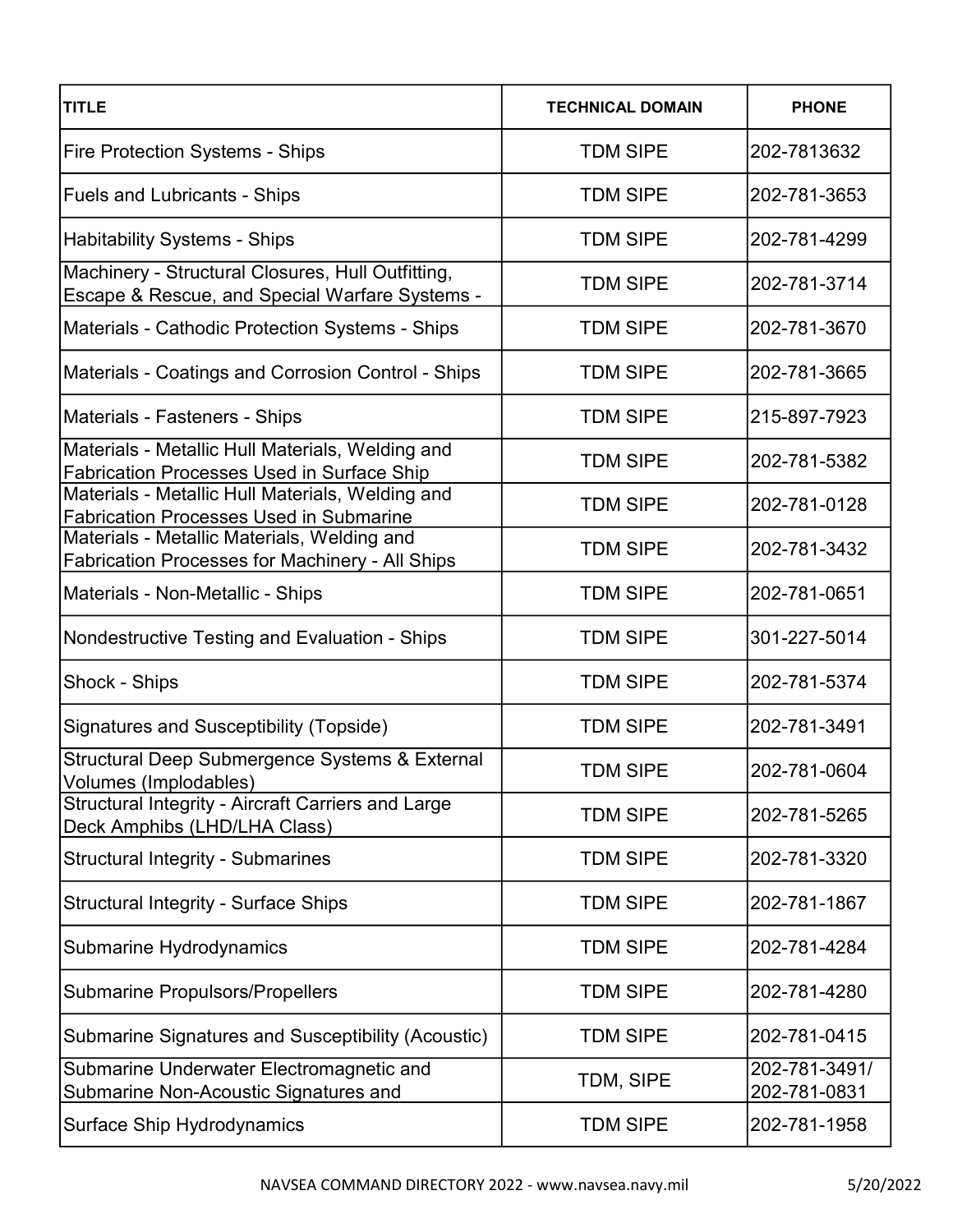| <b>TITLE</b>                                                                               | <b>TECHNICAL DOMAIN</b> | <b>PHONE</b> |
|--------------------------------------------------------------------------------------------|-------------------------|--------------|
| Surface Ship Propellers/Waterjets/Appendages                                               | <b>TDM SIPE</b>         | 202-781-4348 |
| Surface Ship Underwater Signatures and<br>Susceptibility, Noise and Vibration              | <b>TDM SIPE</b>         | 202-781-0831 |
| <b>Vulnerability Reduction - Ships</b>                                                     | <b>TDM SIPE</b>         | 202-781-2104 |
| Stability and Weight Control - Surface Ships                                               | <b>TDM SIPE</b>         | 202-781-1360 |
| Weight Control, Stability, Ballasting and Equilibrium -<br>Submarines                      | <b>TDM SIPE</b>         | 202-781-0081 |
| Wet Environmental Systems and Discharges - Ships                                           | <b>TDM SIPE</b>         | 202-781-3291 |
| TDM, WARFARE SYSTEMS ENGINEERING -<br><b>LITTORAL AND MINE WARFARE (SEA 05M)</b>           | <b>TDM WSE LMW</b>      | 850-234-4080 |
| <b>Air Cushion Vehicle Systems</b>                                                         | <b>TDM WSE LMW</b>      | 850-234-4411 |
| Mine Counter Measure Systems                                                               | <b>TDM WSE LMW</b>      | 850-235-5357 |
| <b>Naval Mine Systems</b>                                                                  | <b>TDM WSE LMW</b>      | 850-636-6160 |
| <b>Unmanned Surface Vehicles Mission Systems</b>                                           | <b>TDM WSE LMW</b>      | 850-235-5885 |
| Wet Combat Submersible Systems                                                             | <b>TDM WSE LMW</b>      | 850-235-5544 |
| TDM, WARFARE SYSTEMS ENGINEERING -<br><b>SURFACE (SEA 05W)</b>                             | <b>TDM WSE Surface</b>  | 540-284-0503 |
| Combat and Weapons Control System - Surface<br><b>Ships</b>                                | <b>TDM WSE Surface</b>  |              |
| Directed Energy Weapon Systems                                                             | <b>TDM WSE Surface</b>  | 202-781-4315 |
| Displays and Human Factors Engineering for<br><b>Surface Ship Warfare Systems</b>          | <b>TDM WSE Surface</b>  | 540-653-8097 |
| Electromagnetic Environmental Effects (E3) and<br>Spectrum Supportability (SS) - Ships and | <b>TDM WSE Surface</b>  | 540-653-0610 |
| Electronic Warfare Systems, Decoys and Decoy<br>Launching Systems - Surface Ships          | <b>TDM WSE Surface</b>  | 812-854-1270 |
| Electro-optic and Infrared EO/IR- Sensing Systems -<br>NAVSEA except submarines            | <b>TDM WSE Surface</b>  | 812-854-6333 |
| <b>Guns - Surface Ships</b>                                                                | <b>TDM WSE Surface</b>  | 540-653-7101 |
| Launcher Systems - Surface Ships except USW                                                | <b>TDM WSE Surface</b>  | 540-653-8844 |
| <b>Missiles - Surface Ships</b>                                                            | <b>TDM WSE Surface</b>  | 540-653-8876 |
| <b>Navigation Systems - Ships</b>                                                          | <b>TDM WSE Surface</b>  | 757-541-5760 |